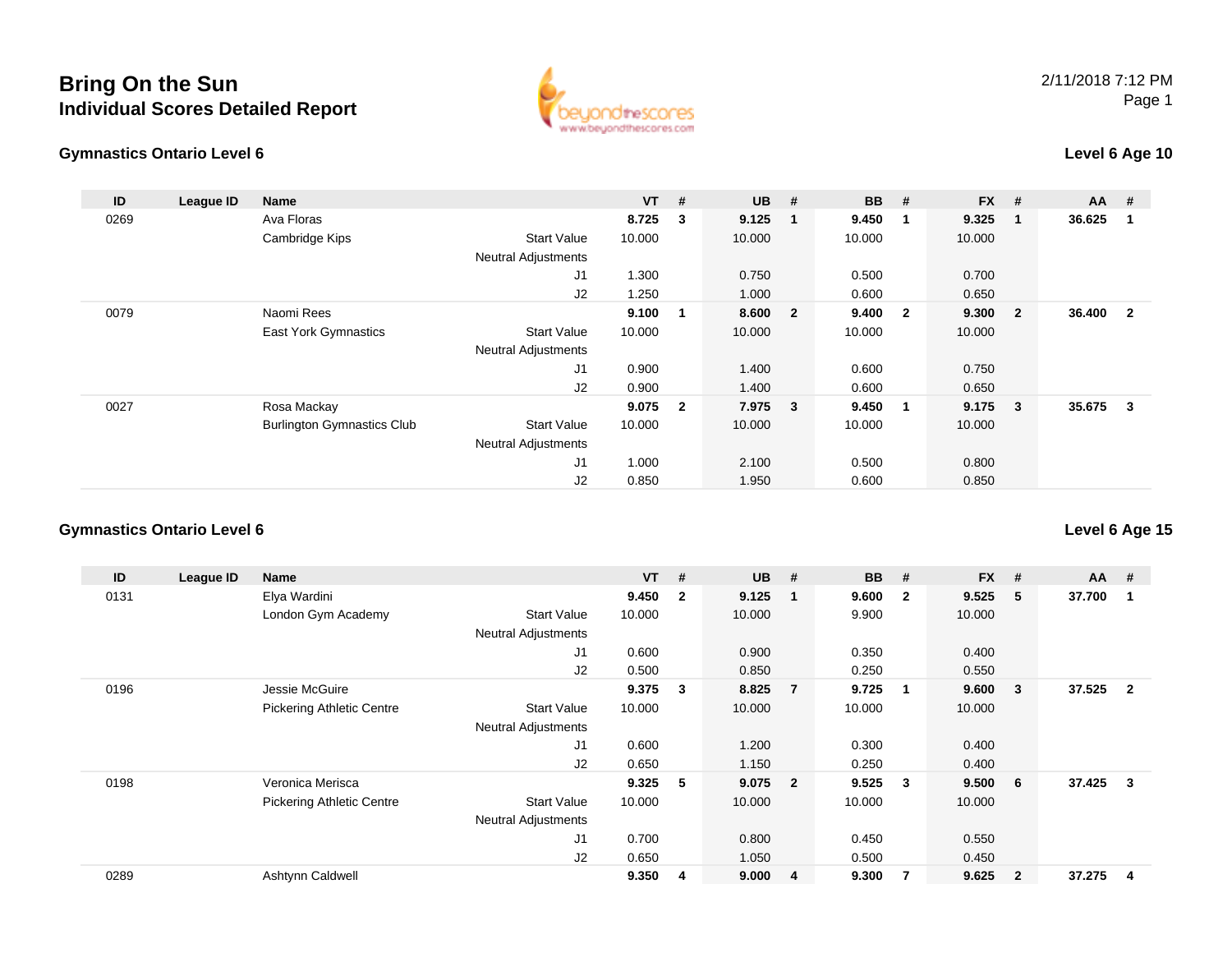

|      | Niagara Falls Lightning           | <b>Start Value</b>               | 10.000         |                | 10.000         |              | 10.000         |                | 10.000         |                         |           |                |
|------|-----------------------------------|----------------------------------|----------------|----------------|----------------|--------------|----------------|----------------|----------------|-------------------------|-----------|----------------|
|      |                                   | <b>Neutral Adjustments</b>       |                |                |                |              |                |                |                |                         |           |                |
|      |                                   | J1                               | 0.550          |                | 1.000          |              | 0.750          |                | 0.450          |                         |           |                |
|      | Solana Jimenez                    | J2                               | 0.750<br>9.150 | 6              | 1.000<br>9.025 |              | 0.650<br>9.525 | $\mathbf{3}$   | 0.300<br>9.475 |                         | 37.175    | 5              |
| 0260 |                                   | <b>Start Value</b>               | 10.000         |                | 10.000         | $\mathbf{3}$ | 10.000         |                | 10.000         | $\overline{7}$          |           |                |
|      | <b>Tristar Gymnastics Club</b>    |                                  |                |                |                |              |                |                |                |                         |           |                |
|      |                                   | <b>Neutral Adjustments</b><br>J1 | 0.800          |                | 1.000          |              | 0.550          |                | 0.550          |                         |           |                |
|      |                                   | J2                               | 0.900          |                | 0.950          |              | 0.400          |                | 0.500          |                         |           |                |
| 0197 | Rachel Hughes                     |                                  | 9.525          | $\mathbf{1}$   | 8.350 11       |              | 9.425          | 5              | 9.425          | 9                       | 36.725    | 6              |
|      | <b>Pickering Athletic Centre</b>  | <b>Start Value</b>               | 10.000         |                | 9.400          |              | 10.000         |                | 10.000         |                         |           |                |
|      |                                   | <b>Neutral Adjustments</b>       |                |                |                |              |                |                |                |                         |           |                |
|      |                                   | J1                               | 0.450          |                | 1.100          |              | 0.500          |                | 0.650          |                         |           |                |
|      |                                   | J2                               | 0.500          |                | 1.000          |              | 0.650          |                | 0.500          |                         |           |                |
| 0032 | Helana Zach                       |                                  | 9.100          | $\overline{7}$ | 8.925          | 5            | 9.375          | - 6            | 9.200          | 11                      | 36.600    | $\overline{7}$ |
|      | <b>Burlington Gymnastics Club</b> | <b>Start Value</b>               | 10.000         |                | 10.000         |              | 10.000         |                | 10.000         |                         |           |                |
|      |                                   | <b>Neutral Adjustments</b>       |                |                |                |              |                |                |                |                         |           |                |
|      |                                   | J1                               | 0.800          |                | 1.100          |              | 0.700          |                | 0.900          |                         |           |                |
|      |                                   | J2                               | 1.000          |                | 1.050          |              | 0.550          |                | 0.700          |                         |           |                |
| 0284 | Katherine Elder                   |                                  | 9.100          | $\overline{7}$ | 8.900          | 6            | 9.025          | 10             | 9.575          | $\overline{4}$          | 36,600    | $\overline{7}$ |
|      | <b>Pickering Athletic Centre</b>  | <b>Start Value</b>               | 10.000         |                | 10.000         |              | 10.000         |                | 10.000         |                         |           |                |
|      |                                   | <b>Neutral Adjustments</b>       |                |                |                |              |                |                |                |                         |           |                |
|      |                                   | J1                               | 0.900          |                | 1.100          |              | 1.000          |                | 0.450          |                         |           |                |
|      |                                   | J2                               | 0.900          |                | 1.100          |              | 0.950          |                | 0.400          |                         |           |                |
| 0028 | Abbey Minkovich                   |                                  | 8.800 11       |                | 8.775          | 8            | 9.450          | $\overline{4}$ | 9.275          | 10                      | 36,300    | 8              |
|      | <b>Burlington Gymnastics Club</b> | <b>Start Value</b>               | 10.000         |                | 10.000         |              | 10.000         |                | 10.000         |                         |           |                |
|      |                                   | <b>Neutral Adjustments</b>       |                |                |                |              |                |                |                |                         |           |                |
|      |                                   | J1                               | 1.100          |                | 1.300          |              | 0.600          |                | 0.700          |                         |           |                |
|      |                                   | J2                               | 1.300          |                | 1.150          |              | 0.500          |                | 0.750          |                         |           |                |
| 0030 | Laura Sabatino                    |                                  | 9.050          | 8              | 8.600          | 9            | 8.925 11       |                | 9.725          | $\overline{\mathbf{1}}$ | 36.300    | 8              |
|      | <b>Burlington Gymnastics Club</b> | <b>Start Value</b>               | 10.000         |                | 10.000         |              | 10.000         |                | 10.000         |                         |           |                |
|      |                                   | <b>Neutral Adjustments</b>       |                |                |                |              |                |                |                |                         |           |                |
|      |                                   | J1                               | 0.900          |                | 1.500          |              | 1.000          |                | 0.350          |                         |           |                |
|      |                                   | J2                               | 1.000          |                | 1.300          |              | 1.150          |                | 0.200          |                         |           |                |
| 0016 | Emily Rintjema                    |                                  | 8.875          | 10             | 8.900          | 6            | 9.200          | 9              | 9.200          | 11                      | 36.175    | 9              |
|      | <b>Aspire Gymnastics</b>          | <b>Start Value</b>               | 10.000         |                | 10.000         |              | 10.000         |                | 10.000         |                         |           |                |
|      |                                   | Neutral Adjustments              |                |                |                |              |                |                |                |                         |           |                |
|      |                                   | J1                               | 1.100          |                | 1.000          |              | 0.800          |                | 0.800          |                         |           |                |
|      |                                   | J2                               | 1.150          |                | 1.200          |              | 0.800          |                | 0.800          |                         |           |                |
| 0121 | Mehek Walia                       |                                  | 9.000          | 9              | 8.575 10       |              | 8.400          | 12             | 9.150          | 12                      | 35.125 10 |                |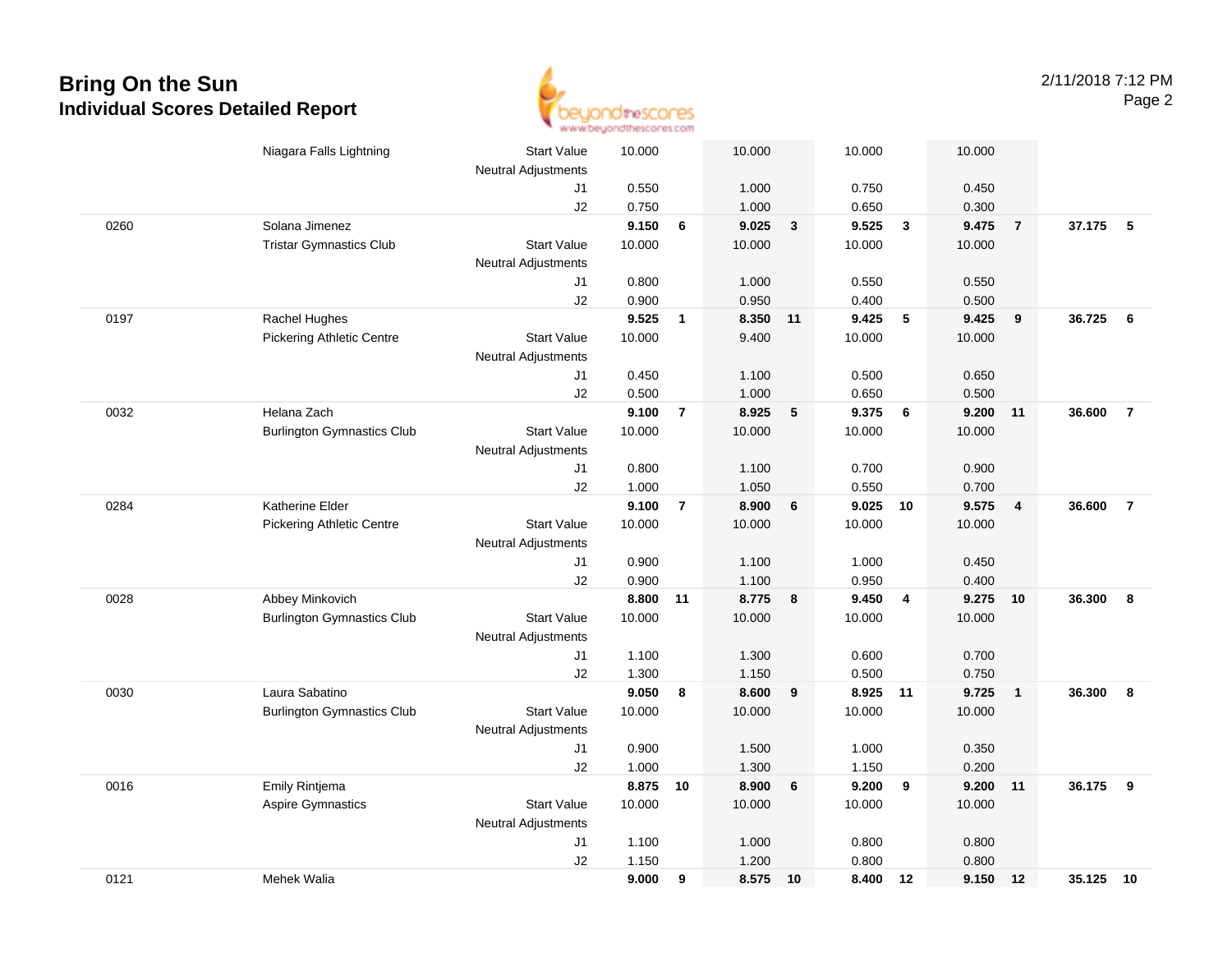

2/11/2018 7:12 PMPage 3

|      | <b>Gymnastic Giants</b>  | <b>Start Value</b>         | 10.000   | 10.000   | 9.900        | 10.000      |               |
|------|--------------------------|----------------------------|----------|----------|--------------|-------------|---------------|
|      |                          | <b>Neutral Adjustments</b> |          |          | $-0.100$     |             |               |
|      |                          | J1                         | 1.000    | 1.400    | 1.350        | 0.800       |               |
|      |                          | J2                         | 1.000    | 1.450    | 1.450        | 0.900       |               |
| 0018 | Jessica Ysseldyk         |                            | 8.750 12 | 7.475 12 | 9.225<br>- 8 | 9.450<br>-8 | 34.900<br>-11 |
|      | <b>Aspire Gymnastics</b> | <b>Start Value</b>         | 10.000   | 9.500    | 10.000       | 10.000      |               |
|      |                          | <b>Neutral Adjustments</b> |          |          |              |             |               |
|      |                          | J1                         | 1.300    | 2.100    | 0.750        | 0.600       |               |
|      |                          | J2                         | 1.200    | 1.950    | 0.800        | 0.500       |               |

#### **Gymnastics Ontario Level 6**

| ID   | <b>League ID</b> | <b>Name</b>                       |                            | $VT$ # |                | <b>UB</b> | #                       | <b>BB</b> | #              | <b>FX</b> | #              | $AA$ # |                |
|------|------------------|-----------------------------------|----------------------------|--------|----------------|-----------|-------------------------|-----------|----------------|-----------|----------------|--------|----------------|
| 0011 |                  | Sara Killins                      |                            | 9.300  | 4              | 8.800     | $\overline{\mathbf{1}}$ | 9.500     | $\overline{2}$ | 9.700     | $\mathbf 1$    | 37.300 | 1              |
|      |                  | Aspire Gymnastics                 | <b>Start Value</b>         | 10.000 |                | 10.000    |                         | 10.000    |                | 10.000    |                |        |                |
|      |                  |                                   | <b>Neutral Adjustments</b> |        |                |           |                         |           |                |           |                |        |                |
|      |                  |                                   | J1                         | 0.800  |                | 1.100     |                         | 0.600     |                | 0.300     |                |        |                |
|      |                  |                                   | J2                         | 0.600  |                | 1.300     |                         | 0.400     |                | 0.300     |                |        |                |
| 0258 |                  | Janna Dolson                      |                            | 9.150  | 5              | 8.650     | $\overline{4}$          | 9.700     | $\overline{1}$ | 9.550     | 3              | 37.050 | $\overline{2}$ |
|      |                  | <b>Tristar Gymnastics Club</b>    | <b>Start Value</b>         | 10.000 |                | 10.000    |                         | 10.000    |                | 10.000    |                |        |                |
|      |                  |                                   | <b>Neutral Adjustments</b> |        |                |           |                         |           |                |           |                |        |                |
|      |                  |                                   | J1                         | 0.750  |                | 1.400     |                         | 0.300     |                | 0.450     |                |        |                |
|      |                  |                                   | J2                         | 0.950  |                | 1.300     |                         | 0.300     |                | 0.450     |                |        |                |
| 0285 |                  | <b>Phoebie Elliott</b>            |                            | 9.350  | 3              | 8.725     | $\overline{\mathbf{2}}$ | 9.400     | 3              | 9.500     | 4              | 36.975 | 3              |
|      |                  | <b>Burlington Gymnastics Club</b> | <b>Start Value</b>         | 10.000 |                | 10.000    |                         | 10.000    |                | 10.000    |                |        |                |
|      |                  |                                   | <b>Neutral Adjustments</b> |        |                |           |                         |           |                |           |                |        |                |
|      |                  |                                   | J <sub>1</sub>             | 0.600  |                | 1.300     |                         | 0.650     |                | 0.550     |                |        |                |
|      |                  |                                   | J <sub>2</sub>             | 0.700  |                | 1.250     |                         | 0.550     |                | 0.450     |                |        |                |
| 0209 |                  | Hannah Osborne                    |                            | 9.150  | 5              | 8.675     | $\overline{\mathbf{3}}$ | 9.275     | $\overline{4}$ | 9.575     | $\overline{2}$ | 36.675 | 4              |
|      |                  | Scarborough Gym Elites            | <b>Start Value</b>         | 10.000 |                | 10.000    |                         | 10.000    |                | 10.000    |                |        |                |
|      |                  |                                   | <b>Neutral Adjustments</b> |        |                |           |                         |           |                |           |                |        |                |
|      |                  |                                   | J <sub>1</sub>             | 0.900  |                | 1.300     |                         | 0.850     |                | 0.350     |                |        |                |
|      |                  |                                   | J2                         | 0.800  |                | 1.350     |                         | 0.600     |                | 0.500     |                |        |                |
| 0227 |                  | <b>Brielle Charlebois</b>         |                            | 9.375  | $\overline{2}$ | 8.800     | $\overline{1}$          | 8.925     | $\overline{7}$ | 9.400     | 5              | 36.500 | 5              |
|      |                  | <b>Sudbury Laurels</b>            | <b>Start Value</b>         | 10.000 |                | 10.000    |                         | 10.000    |                | 10.000    |                |        |                |
|      |                  |                                   | <b>Neutral Adjustments</b> |        |                |           |                         |           |                |           |                |        |                |
|      |                  |                                   | J <sub>1</sub>             | 0.600  |                | 1.200     |                         | 1.100     |                | 0.600     |                |        |                |
|      |                  |                                   | J2                         | 0.650  |                | 1.200     |                         | 1.050     |                | 0.600     |                |        |                |
| 0106 |                  | <b>Trinity Herrington</b>         |                            | 9.125  | 6              | 8.650     | $\overline{4}$          | 9.150     | 5              | 9.175     | 8              | 36.100 | 6              |
|      |                  |                                   |                            |        |                |           |                         |           |                |           |                |        |                |

### **Level 6 Age 16+**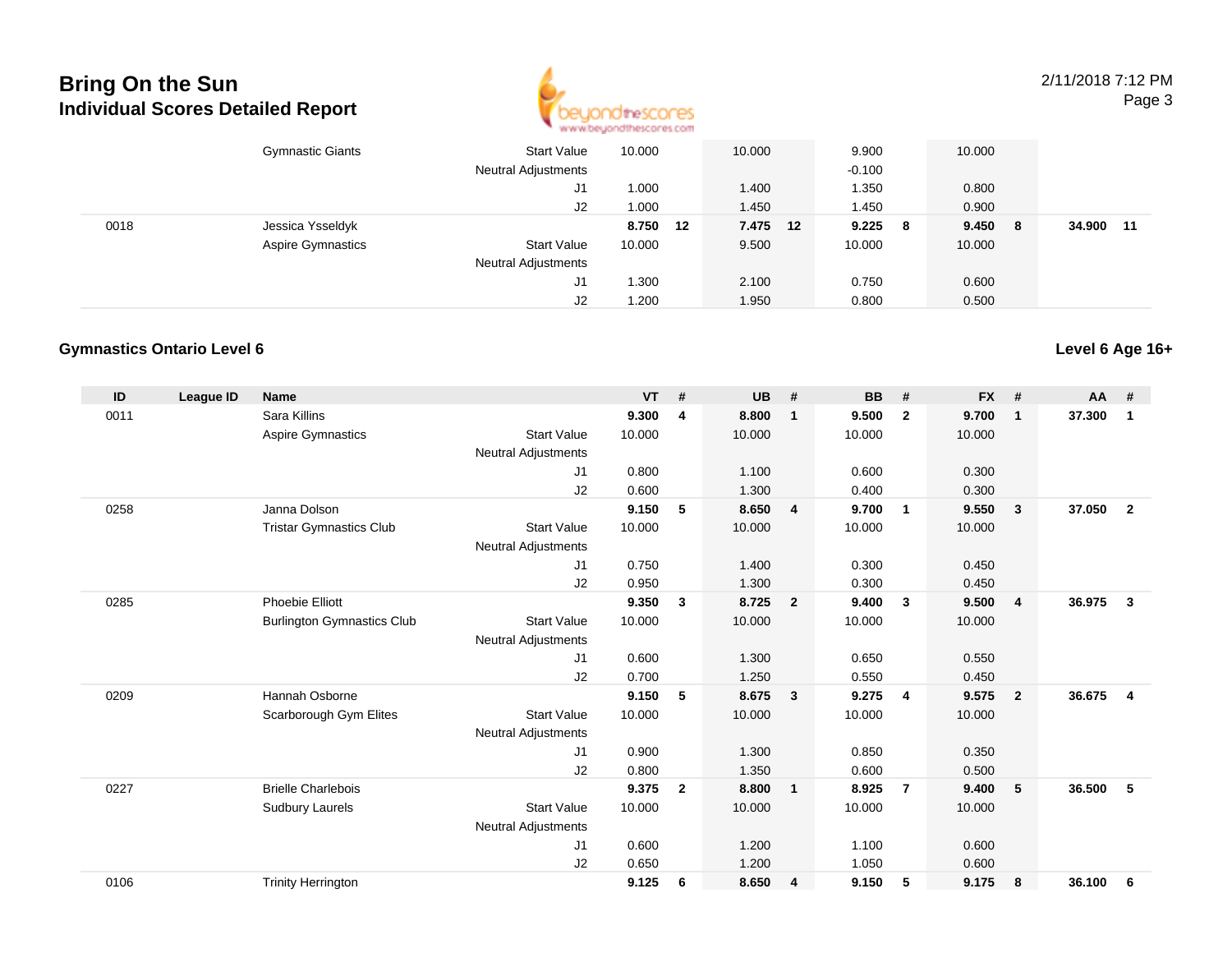

|      | Greater Napanee GC      | <b>Start Value</b>         | 10.000 |    | 10.000  | 10.000  |                | 10.000  |                |        |                |
|------|-------------------------|----------------------------|--------|----|---------|---------|----------------|---------|----------------|--------|----------------|
|      |                         | <b>Neutral Adjustments</b> |        |    |         |         |                |         |                |        |                |
|      |                         | J1                         | 0.800  |    | 1.300   | 0.750   |                | 0.900   |                |        |                |
|      |                         | J2                         | 0.950  |    | 1.400   | 0.950   |                | 0.750   |                |        |                |
| 0105 | Natalie Post            |                            | 9.550  | -1 | 8.150 5 | 9.025   | 6 <sup>1</sup> | 9.200   | $\overline{7}$ | 35.925 | $\overline{7}$ |
|      | Greater Napanee GC      | <b>Start Value</b>         | 10.000 |    | 10.000  | 10.000  |                | 10.000  |                |        |                |
|      |                         | <b>Neutral Adjustments</b> |        |    |         |         |                |         |                |        |                |
|      |                         | J1                         | 0.400  |    | 1.800   | 0.850   |                | 0.750   |                |        |                |
|      |                         | J2                         | 0.500  |    | 1.900   | 1.100   |                | 0.850   |                |        |                |
| 0296 | Sarah Agbaire           |                            | 8.650  | 7  | 7.075 6 | 8.650 8 |                | 9.350 6 |                | 33.725 | - 8            |
|      | <b>Gymnastic Giants</b> | <b>Start Value</b>         | 10.000 |    | 9.400   | 10.000  |                | 10.000  |                |        |                |
|      |                         | <b>Neutral Adjustments</b> |        |    |         |         |                |         |                |        |                |
|      |                         | J1                         | 1.350  |    | 2.400   | 1.300   |                | 0.700   |                |        |                |
|      |                         | J2                         | 1.350  |    | 2.250   | 1.400   |                | 0.600   |                |        |                |

#### **Gymnastics Ontario Level 6**

#### **Level 6 Age 11 A**

| ID   | League ID | Name                      |                            | $VT$ # |                | <b>UB</b> | #              | <b>BB</b> | #  | <b>FX</b> | #                       | AA #   |                |
|------|-----------|---------------------------|----------------------------|--------|----------------|-----------|----------------|-----------|----|-----------|-------------------------|--------|----------------|
| 0267 |           | <b>Emily Burke</b>        |                            | 9.625  | $\mathbf 1$    | 9.250     | $\mathbf{1}$   | 9.500     | 4  | 9.600     | $\overline{\mathbf{1}}$ | 37.975 | -1             |
|      |           | <b>Futures Gymnastics</b> | <b>Start Value</b>         | 10.000 |                | 10.000    |                | 10.000    |    | 10.000    |                         |        |                |
|      |           |                           | Neutral Adjustments        |        |                |           |                |           |    |           |                         |        |                |
|      |           |                           | J1                         | 0.400  |                | 0.800     |                | 0.600     |    | 0.400     |                         |        |                |
|      |           |                           | J2                         | 0.350  |                | 0.700     |                | 0.400     |    | 0.400     |                         |        |                |
| 0126 |           | Amelia Wild               |                            | 9.500  | $\overline{2}$ | 8.850     | 5              | 9.700     | -1 | 9.600     | $\overline{\mathbf{1}}$ | 37.650 | $\overline{2}$ |
|      |           | London Gym Academy        | <b>Start Value</b>         | 10.000 |                | 10.000    |                | 10.000    |    | 10.000    |                         |        |                |
|      |           |                           | Neutral Adjustments        |        |                |           |                |           |    |           |                         |        |                |
|      |           |                           | J1                         | 0.550  |                | 1.150     |                | 0.250     |    | 0.450     |                         |        |                |
|      |           |                           | J2                         | 0.450  |                |           |                | 0.350     |    | 0.350     |                         |        |                |
| 0185 |           | Carissa Van Der Walt      |                            | 9.400  | 3              | 9.200     | $\mathbf{3}$   | 9.450     | 5  | 9.425     | 6                       | 37.475 | 3              |
|      |           | <b>Futures Gymnastics</b> | <b>Start Value</b>         | 10.000 |                | 10.000    |                | 10.000    |    | 10.000    |                         |        |                |
|      |           |                           | Neutral Adjustments        |        |                |           |                |           |    |           |                         |        |                |
|      |           |                           | J1                         | 0.600  |                | 0.700     |                | 0.450     |    | 0.550     |                         |        |                |
|      |           |                           | J <sub>2</sub>             | 0.600  |                | 0.900     |                | 0.650     |    | 0.600     |                         |        |                |
| 0103 |           | Vienna Twomey             |                            | 9.025  | 8              | 9.225     | $\overline{2}$ | 9.275     | 9  | 9.575     | $\overline{2}$          | 37.100 | 4              |
|      |           | <b>Glendon Gymnastics</b> | <b>Start Value</b>         | 10.000 |                | 10.000    |                | 10.000    |    | 10.000    |                         |        |                |
|      |           |                           | <b>Neutral Adjustments</b> |        |                |           |                |           |    |           |                         |        |                |
|      |           |                           | J1                         | 0.950  |                | 0.800     |                | 0.600     |    | 0.450     |                         |        |                |
|      |           |                           | J <sub>2</sub>             | 1.000  |                | 0.750     |                | 0.850     |    | 0.400     |                         |        |                |
| 0134 |           | Alyssa Natale             |                            | 9.075  | 6              | 8.475     | $\overline{7}$ | 9.650     | 3  | 9.550     | 3                       | 36.750 | 5              |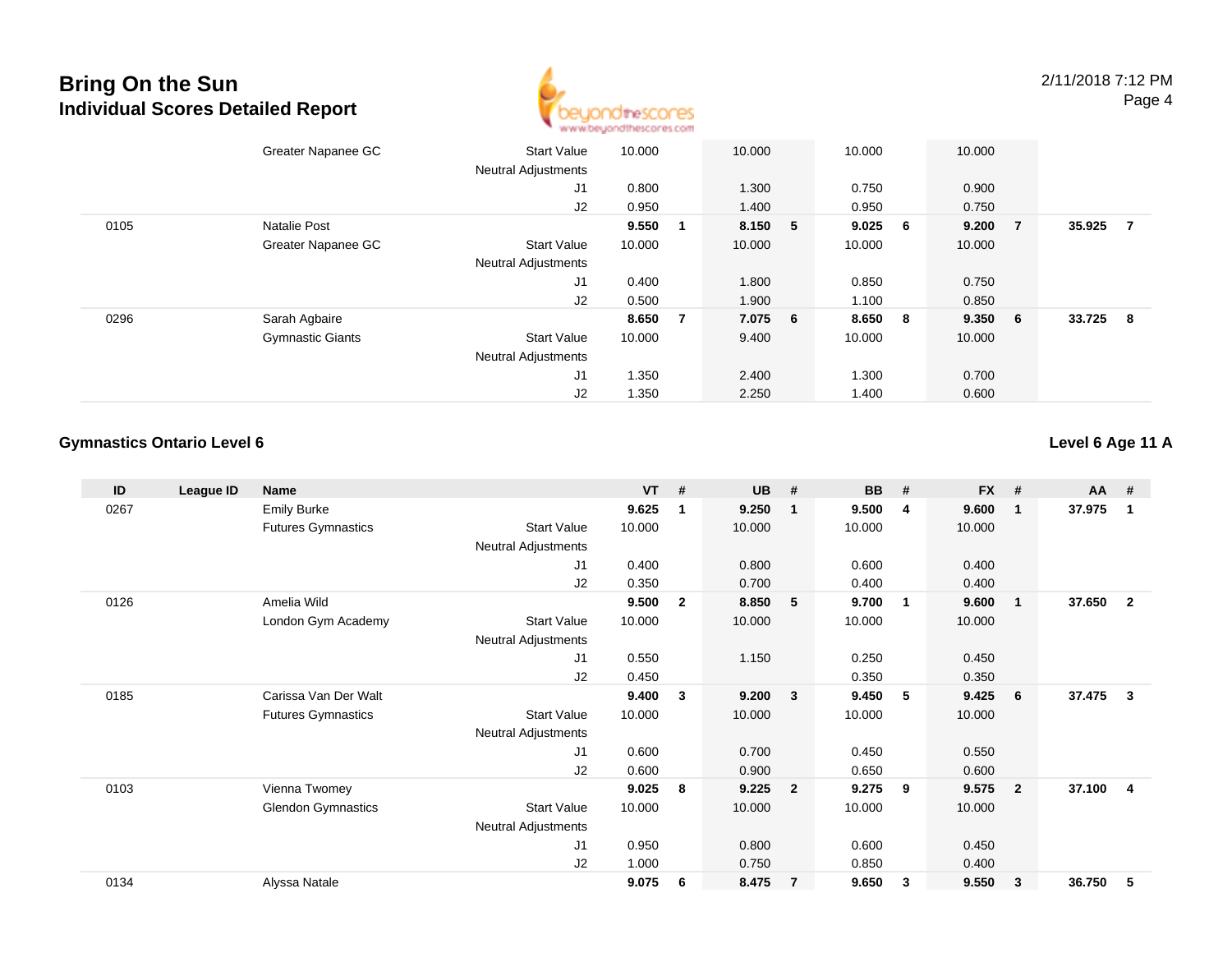

|      | Niagara Acro Cats                 | <b>Start Value</b>         | 10.000         |                         | 10.000         |                | 10.000            |                | 10.000         |                         |           |                |
|------|-----------------------------------|----------------------------|----------------|-------------------------|----------------|----------------|-------------------|----------------|----------------|-------------------------|-----------|----------------|
|      |                                   | <b>Neutral Adjustments</b> |                |                         |                |                |                   |                |                |                         |           |                |
|      |                                   | J1                         | 1.050          |                         | 1.500          |                | 0.300             |                | 0.550          |                         |           |                |
|      |                                   | J2                         | 0.800          |                         | 1.550          |                | 0.400             |                | 0.350          |                         |           |                |
| 0178 | Clara Oxley                       |                            | 9.075          | 6                       | 8.925          | $\overline{4}$ | 9.325             | 8              | 9.350          | $\overline{\mathbf{8}}$ | 36.675    | 6              |
|      | <b>Futures Gymnastics</b>         | <b>Start Value</b>         | 10.000         |                         | 10.000         |                | 10.000            |                | 10.000         |                         |           |                |
|      |                                   | <b>Neutral Adjustments</b> |                |                         |                |                |                   |                |                |                         |           |                |
|      |                                   | J1                         | 0.950          |                         | 1.050          |                | 0.650             |                | 0.700          |                         |           |                |
|      |                                   | J2                         | 0.900          |                         | 1.100          |                | 0.700             |                | 0.600          |                         |           |                |
| 0059 | Alexandra Crichton                |                            | 9.000          | 9                       | 8.600          | 6              | 9.400             | 6              | 9.375          | $\overline{7}$          | 36.375    | $\overline{7}$ |
|      | <b>Burlington Gymnastics Club</b> | <b>Start Value</b>         | 10.000         |                         | 10.000         |                | 10.000            |                | 10.000         |                         |           |                |
|      |                                   | <b>Neutral Adjustments</b> |                |                         |                |                |                   |                |                |                         |           |                |
|      |                                   | J1                         | 1.000          |                         | 1.400          |                | 0.700             |                | 0.550          |                         |           |                |
|      |                                   | J2                         | 1.000          |                         | 1.400          |                | 0.500             |                | 0.700          |                         |           |                |
| 0029 | Kendra Nguyen                     |                            | 9.125          | 5                       | 8.450          | 8              | 9.375             | $\overline{7}$ | 9.350          | $\boldsymbol{8}$        | 36.300    | 8              |
|      | <b>Burlington Gymnastics Club</b> | <b>Start Value</b>         | 10.000         |                         | 10.000         |                | 10.000            |                | 10.000         |                         |           |                |
|      |                                   | <b>Neutral Adjustments</b> |                |                         |                |                |                   |                |                |                         |           |                |
|      |                                   | J1                         | 0.900          |                         | 1.600          |                | 0.700             |                | 0.600          |                         |           |                |
|      |                                   | J2                         | 0.850          |                         | 1.500          |                | 0.550             |                | 0.700          |                         |           |                |
| 0187 | Victoria Romani                   |                            | 9.250          | $\overline{\mathbf{4}}$ | 8.475          | $\overline{7}$ | 8.850 11          |                | 9.450          | $\sqrt{5}$              | 36.025    | 9              |
|      | <b>Pickering Athletic Centre</b>  | <b>Start Value</b>         | 10.000         |                         | 10.000         |                | 10.000            |                | 10.000         |                         |           |                |
|      |                                   | <b>Neutral Adjustments</b> |                |                         |                |                |                   |                |                |                         |           |                |
|      |                                   | J1                         | 0.800          |                         | 1.550          |                | 1.150             |                | 0.600          |                         |           |                |
|      |                                   | J2                         | 0.700          |                         | 1.500          |                | 1.150             |                | 0.500          |                         |           |                |
| 0264 | <b>Riley Wheeler</b>              |                            | 9.050          | 7                       | 7.675          | 10             | 9.675             | $\overline{2}$ | 9.500          | $\overline{4}$          | 35.900    | 10             |
|      | <b>Tristar Gymnastics Club</b>    | <b>Start Value</b>         | 10.000         |                         | 9.500          |                | 10.000            |                | 10.000         |                         |           |                |
|      |                                   | <b>Neutral Adjustments</b> |                |                         |                |                |                   |                |                |                         |           |                |
|      |                                   | J1                         | 1.000          |                         | 1.900          |                | 0.350             |                | 0.500          |                         |           |                |
|      |                                   | J2                         | 0.900          |                         | 1.750          |                | 0.300<br>8.675 12 |                | 0.500          |                         | 35.075 11 |                |
| 0117 | D'Nya Buchanan                    | <b>Start Value</b>         | 9.250          | 4                       | 8.200          | 9              |                   |                | 8.950          | $\overline{9}$          |           |                |
|      | <b>Gymnastic Giants</b>           |                            | 10.000         |                         | 10.000         |                | 10.000            |                | 10.000         |                         |           |                |
|      |                                   | <b>Neutral Adjustments</b> |                |                         |                |                |                   |                |                |                         |           |                |
|      |                                   | J1<br>J2                   | 0.800<br>0.700 |                         | 1.600<br>2.000 |                | 1.350<br>1.300    |                | 1.000<br>1.100 |                         |           |                |
| 0150 | Charlie Taylor- Gillespie         |                            | 9.075          | 6                       | 7.400          | 11             | 9.200             | 10             | 9.350          | $\boldsymbol{8}$        | 35.025    | 12             |
|      | Owen Sound Satellites             | <b>Start Value</b>         | 10.000         |                         |                |                | 10.000            |                |                |                         |           |                |
|      |                                   |                            |                |                         | 9.500          |                |                   |                | 10.000         |                         |           |                |
|      |                                   | <b>Neutral Adjustments</b> | 0.950          |                         | 2.100          |                | 0.750             |                | 0.750          |                         |           |                |
|      |                                   | J1<br>J2                   | 0.900          |                         | 2.100          |                | 0.850             |                | 0.550          |                         |           |                |
| 0116 | Shiyanne Isaacs                   |                            | 8.725          | 10                      | 6.250          | 12             | 8.325 13          |                | 8.850 10       |                         | 32.150 13 |                |
|      |                                   |                            |                |                         |                |                |                   |                |                |                         |           |                |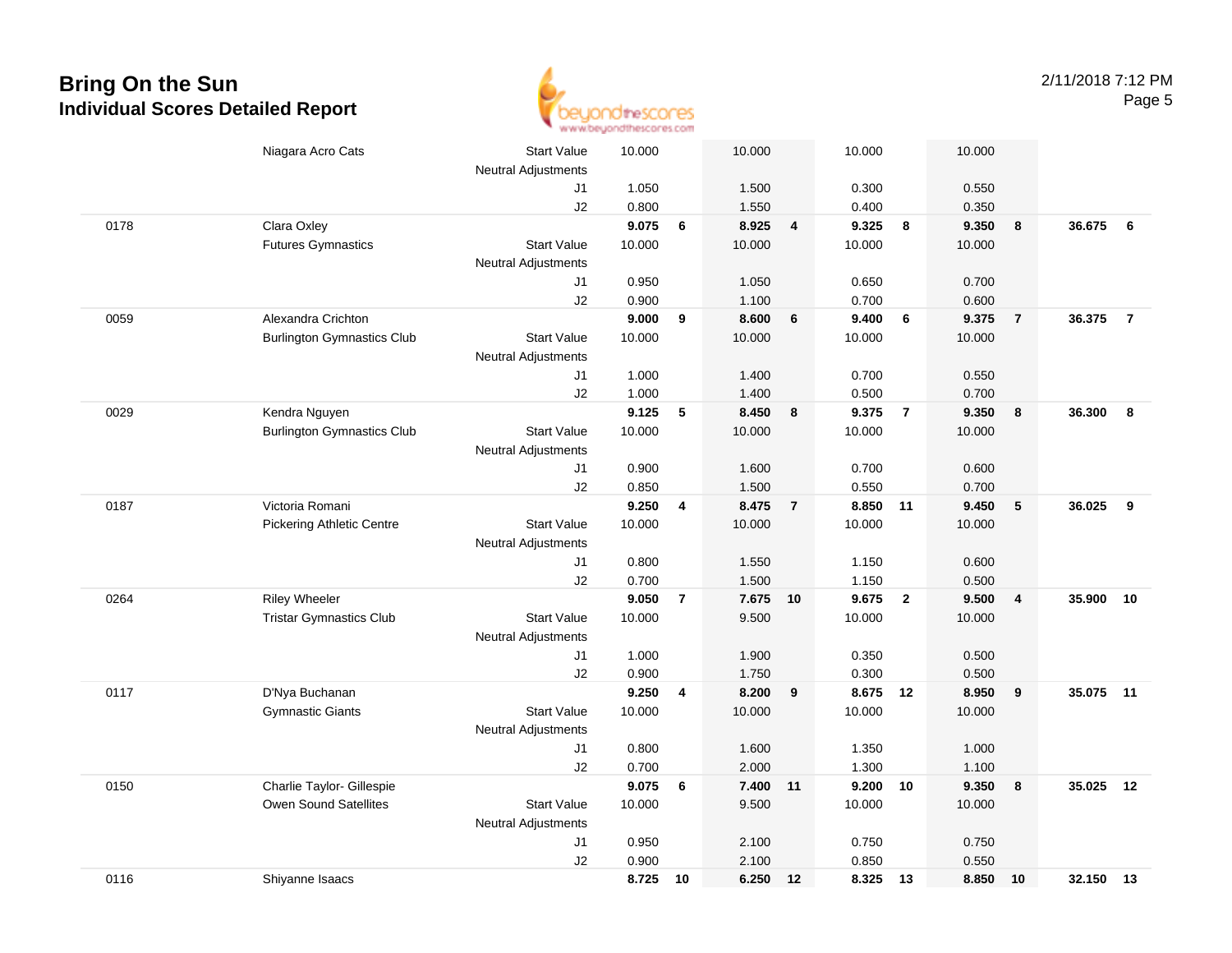

#### 2/11/2018 7:12 PMPage 6

| <b>Gymnastic Giants</b> | <b>Start Value</b> | 10.000 | 9.500 | 9.400 | 10.000 |  |
|-------------------------|--------------------|--------|-------|-------|--------|--|
| Neutral Adjustments     |                    |        |       |       |        |  |
|                         | J1                 | 1.300  | 3.300 | .000  | .300   |  |
|                         | J2                 | 1.250  | 3.200 | .150  | 000.1  |  |

### **Gymnastics Ontario Level 6**

**Level 6 Age 11 B**

| ID   | <b>League ID</b> | <b>Name</b>                 |                            | <b>VT</b> | #              | <b>UB</b> | #              | <b>BB</b> | #              | <b>FX</b> | #                       | AA     | #                       |
|------|------------------|-----------------------------|----------------------------|-----------|----------------|-----------|----------------|-----------|----------------|-----------|-------------------------|--------|-------------------------|
| 0070 |                  | Kate Kulchyski              |                            | 9.575     | 1              | 9.400     | $\mathbf{1}$   | 9.300     | $\mathbf{3}$   | 9.650     | $\mathbf{1}$            | 37.925 | $\mathbf{1}$            |
|      |                  | East York Gymnastics        | <b>Start Value</b>         | 10.000    |                | 10.000    |                | 10.000    |                | 10.000    |                         |        |                         |
|      |                  |                             | Neutral Adjustments        |           |                |           |                |           |                |           |                         |        |                         |
|      |                  |                             | J1                         | 0.450     |                | 0.500     |                | 0.700     |                | 0.350     |                         |        |                         |
|      |                  |                             | J2                         | 0.400     |                | 0.700     |                | 0.700     |                | 0.350     |                         |        |                         |
| 0081 |                  | Samantha Croft              |                            | 9.325     | 5              | 8.675     | 6              | 9.575     | $\overline{1}$ | 9.500     | $\overline{4}$          | 37.075 | $\overline{2}$          |
|      |                  | <b>East York Gymnastics</b> | <b>Start Value</b>         | 10.000    |                | 10.000    |                | 10.000    |                | 10.000    |                         |        |                         |
|      |                  |                             | <b>Neutral Adjustments</b> |           |                |           |                |           |                |           |                         |        |                         |
|      |                  |                             | J1                         | 0.650     |                | 1.300     |                | 0.400     |                | 0.450     |                         |        |                         |
|      |                  |                             | J2                         | 0.700     |                | 1.350     |                | 0.450     |                | 0.550     |                         |        |                         |
| 0123 |                  | <b>Abbey Blais</b>          |                            | 9.550     | $\overline{2}$ | 8.650     | $\overline{7}$ | 9.200     | 5              | 9.525     | $\overline{\mathbf{3}}$ | 36.925 | $\mathbf{3}$            |
|      |                  | London Gym Academy          | <b>Start Value</b>         | 10.000    |                | 10.000    |                | 10.000    |                | 10.000    |                         |        |                         |
|      |                  |                             | Neutral Adjustments        |           |                |           |                |           |                |           |                         |        |                         |
|      |                  |                             | J1                         | 0.450     |                | 1.200     |                | 0.800     |                | 0.500     |                         |        |                         |
|      |                  |                             | J2                         | 0.450     |                | 1.500     |                | 0.800     |                | 0.450     |                         |        |                         |
| 0080 |                  | Deanna Christoforidis       |                            | 9.475     | 3              | 8.675     | 6              | 9.125     | 6              | 9.600     | $\overline{2}$          | 36.875 | $\overline{\mathbf{4}}$ |
|      |                  | <b>East York Gymnastics</b> | <b>Start Value</b>         | 10.000    |                | 10.000    |                | 10.000    |                | 10.000    |                         |        |                         |
|      |                  |                             | <b>Neutral Adjustments</b> |           |                |           |                |           |                |           |                         |        |                         |
|      |                  |                             | J1                         | 0.550     |                | 1.200     |                | 1.000     |                | 0.400     |                         |        |                         |
|      |                  |                             | J2                         | 0.500     |                | 1.450     |                | 0.750     |                | 0.400     |                         |        |                         |
| 0162 |                  | Maya Gray                   |                            | 9.375     | 4              | 9.150     | 3              | 8.925     | 8              | 9.425     | 5                       | 36.875 | $\overline{\mathbf{4}}$ |
|      |                  | <b>Futures Gymnastics</b>   | <b>Start Value</b>         | 10.000    |                | 10.000    |                | 10.000    |                | 10.000    |                         |        |                         |
|      |                  |                             | Neutral Adjustments        |           |                |           |                |           |                |           |                         |        |                         |
|      |                  |                             | J1                         | 0.600     |                | 0.900     |                | 1.200     |                | 0.650     |                         |        |                         |
|      |                  |                             | J2                         | 0.650     |                | 0.800     |                | 0.950     |                | 0.500     |                         |        |                         |
| 0004 |                  | Jasmine Yip                 |                            | 9.100     | $\overline{7}$ | 9.325     | $\overline{2}$ | 9.125     | 6              | 9.225     | 8                       | 36.775 | -5                      |
|      |                  | <b>ASF</b>                  | <b>Start Value</b>         | 10.000    |                | 10.000    |                | 10.000    |                | 10.000    |                         |        |                         |
|      |                  |                             | <b>Neutral Adjustments</b> |           |                |           |                |           |                |           |                         |        |                         |
|      |                  |                             | J1                         | 0.900     |                | 0.650     |                | 0.900     |                | 0.850     |                         |        |                         |
|      |                  |                             | J2                         | 0.900     |                | 0.700     |                | 0.850     |                | 0.700     |                         |        |                         |
| 0135 |                  | Alexandra Argiropoulos      |                            | 9.250     | 6              | 8.850     | 4              | 9.050     | $\overline{7}$ | 9.500     | 4                       | 36.650 | 6                       |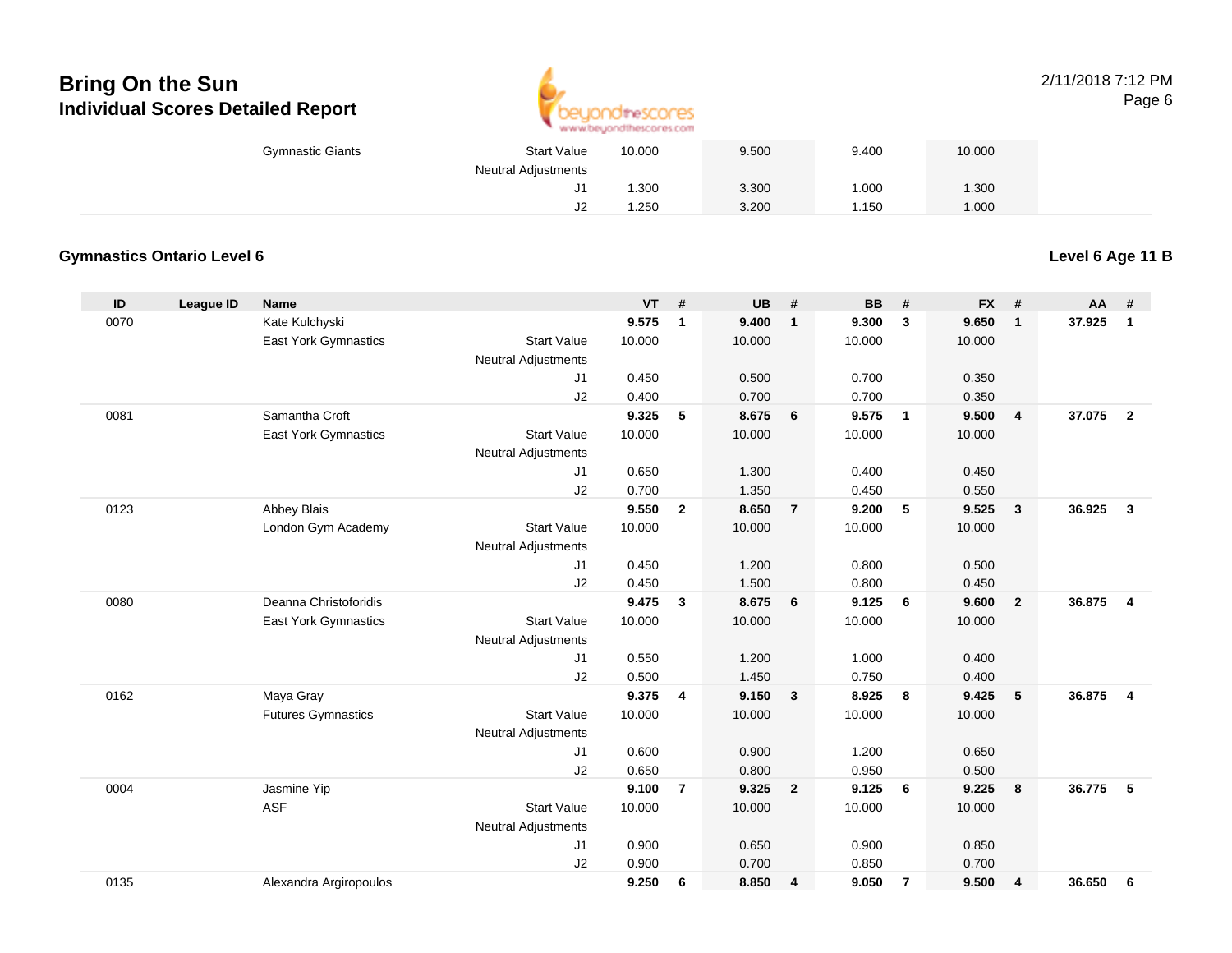

|      | Niagara Acro Cats                 | <b>Start Value</b><br><b>Neutral Adjustments</b> | 10.000 |    | 10.000 |    | 10.000 |                | 10.000 |                |           |                |
|------|-----------------------------------|--------------------------------------------------|--------|----|--------|----|--------|----------------|--------|----------------|-----------|----------------|
|      |                                   | J1                                               | 0.750  |    | 1.100  |    | 0.900  |                | 0.500  |                |           |                |
|      |                                   | J2                                               | 0.750  |    | 1.200  |    | 1.000  |                | 0.500  |                |           |                |
| 0024 | Natalie Krunic                    |                                                  | 9.375  | 4  | 8.400  | 8  | 9.475  | $\overline{2}$ | 9.325  | 6              | 36.575    | $\overline{7}$ |
|      | <b>Burlington Gymnastics Club</b> | <b>Start Value</b>                               | 10.000 |    | 10.000 |    | 10.000 |                | 10.000 |                |           |                |
|      |                                   | <b>Neutral Adjustments</b>                       |        |    |        |    |        |                |        |                |           |                |
|      |                                   | J <sub>1</sub>                                   | 0.550  |    | 1.500  |    | 0.600  |                | 0.750  |                |           |                |
|      |                                   | J2                                               | 0.700  |    | 1.700  |    | 0.450  |                | 0.600  |                |           |                |
| 0188 | Sasha Salwonchuk                  |                                                  | 8.950  | 8  | 8.825  | 5  | 9.250  | $\overline{4}$ | 9.300  | $\overline{7}$ | 36.325    | 8              |
|      | <b>Pickering Athletic Centre</b>  | <b>Start Value</b>                               | 10.000 |    | 10.000 |    | 10.000 |                | 10.000 |                |           |                |
|      |                                   | <b>Neutral Adjustments</b>                       |        |    |        |    |        |                |        |                |           |                |
|      |                                   | J1                                               | 1.100  |    | 1.050  |    | 0.750  |                | 0.800  |                |           |                |
|      |                                   | J2                                               | 1.000  |    | 1.300  |    | 0.750  |                | 0.600  |                |           |                |
| 0235 | Marin O'Malley                    |                                                  | 8.950  | 8  | 8.175  | 9  | 8.550  | 9              | 9.050  | 10             | 34.725    | 9              |
|      | <b>Sudbury Laurels</b>            | <b>Start Value</b>                               | 10.000 |    | 10.000 |    | 10.000 |                | 10.000 |                |           |                |
|      |                                   | <b>Neutral Adjustments</b>                       |        |    |        |    |        |                |        |                |           |                |
|      |                                   | J1                                               | 1.000  |    | 1.700  |    | 1.400  |                | 0.900  |                |           |                |
|      |                                   | J <sub>2</sub>                                   | 1.100  |    | 1.950  |    | 1.500  |                | 1.000  |                |           |                |
| 0020 | Jayden Young                      |                                                  | 8.825  | 9  | 7.775  | 10 | 8.925  | 8              | 9.125  | 9              | 34.650 10 |                |
|      | <b>Aspire Gymnastics</b>          | <b>Start Value</b>                               | 10.000 |    | 9.500  |    | 10.000 |                | 10.000 |                |           |                |
|      |                                   | <b>Neutral Adjustments</b>                       |        |    |        |    |        |                |        |                |           |                |
|      |                                   | J1                                               | 1.100  |    | 1.700  |    | 1.050  |                | 0.750  |                |           |                |
|      |                                   | J2                                               | 1.250  |    | 1.750  |    | 1.100  |                | 1.000  |                |           |                |
| 0280 | Nadene Metcalfe                   |                                                  | 8.700  | 10 | 7.750  | 11 | 8.525  | 10             | 9.050  | 10             | 34.025 11 |                |
|      | Manjak's Gymnastics               | <b>Start Value</b>                               | 10.000 |    | 10.000 |    | 10.000 |                | 10.000 |                |           |                |
|      |                                   | <b>Neutral Adjustments</b>                       |        |    |        |    |        |                |        |                |           |                |
|      |                                   | J <sub>1</sub>                                   | 1.350  |    | 2.300  |    | 1.400  |                | 0.900  |                |           |                |
|      |                                   | J2                                               | 1.250  |    | 2.200  |    | 1.550  |                | 1.000  |                |           |                |

#### **Gymnastics Ontario Level 6**

**Level 6 Age 12 A**

| ID   | League ID | <b>Name</b>                    |                            | VT .   | # | UB.    | -# | <b>BB</b> | $FX$ #  | <b>AA</b> | -# |
|------|-----------|--------------------------------|----------------------------|--------|---|--------|----|-----------|---------|-----------|----|
| 0261 |           | Maude Puseljic                 |                            | 9.675  |   | 9.150  | 4  | 9.800     | 9.725   | 38.350    |    |
|      |           | <b>Tristar Gymnastics Club</b> | <b>Start Value</b>         | 10.000 |   | 10.000 |    | 10.000    | 10.000  |           |    |
|      |           |                                | <b>Neutral Adjustments</b> |        |   |        |    |           |         |           |    |
|      |           |                                | J1                         | 0.400  |   | 0.800  |    | 0.200     | 0.300   |           |    |
|      |           |                                | J2                         | 0.250  |   | 0.900  |    | 0.200     | 0.250   |           |    |
| 0171 |           | Brianna Masellis-Whitty        |                            | 9.475  |   | 9.250  |    | 9.950     | 9.550 4 | 38.225    |    |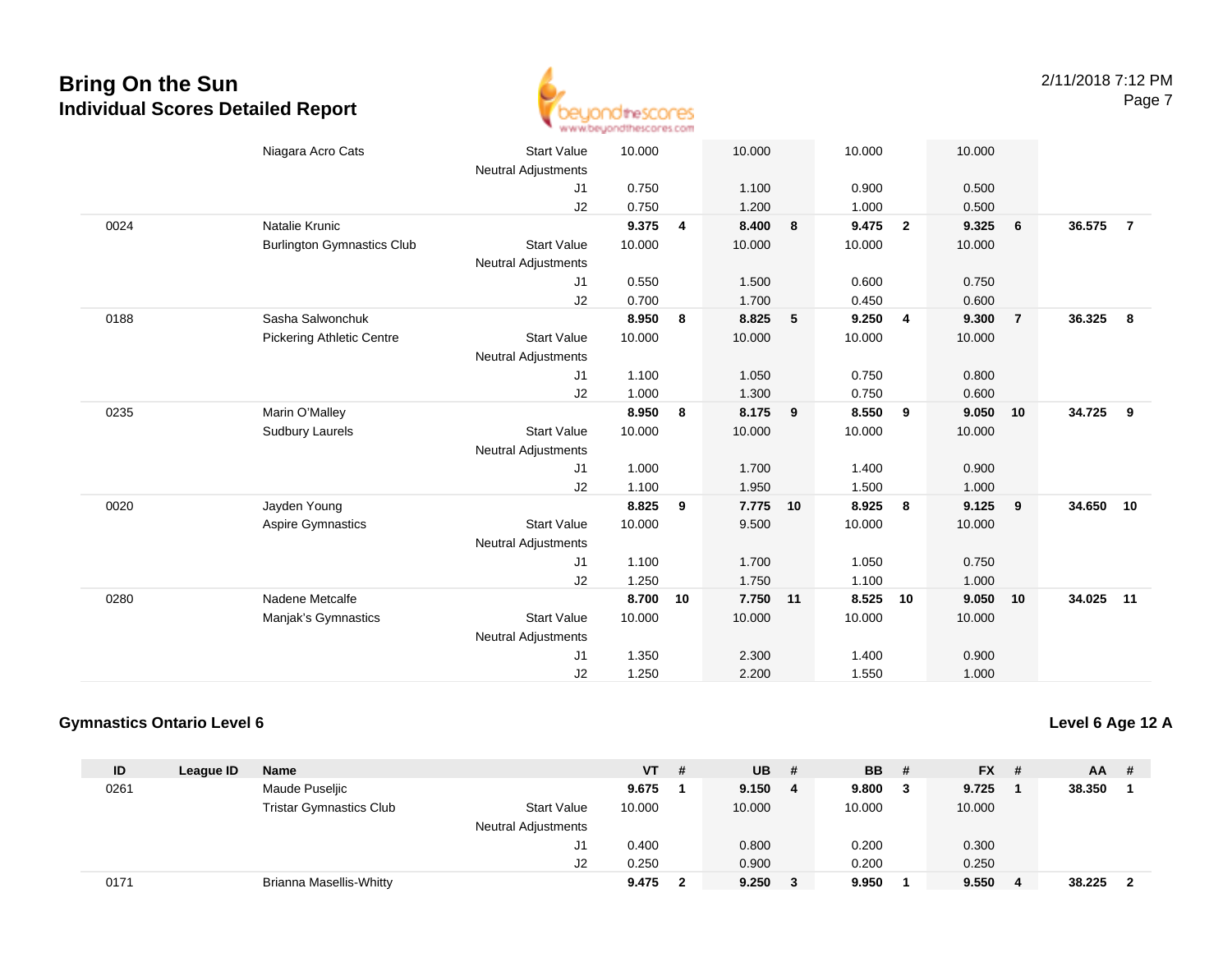

|      | <b>Futures Gymnastics</b> | <b>Start Value</b>         | 10.000 |                | 10.000 |                | 10.000 |                | 10.000 |                         |           |                         |
|------|---------------------------|----------------------------|--------|----------------|--------|----------------|--------|----------------|--------|-------------------------|-----------|-------------------------|
|      |                           | <b>Neutral Adjustments</b> |        |                |        |                |        |                |        |                         |           |                         |
|      |                           | J1                         | 0.500  |                | 0.650  |                | 0.050  |                | 0.400  |                         |           |                         |
|      |                           | J2                         | 0.550  |                | 0.850  |                | 0.050  |                | 0.500  |                         |           |                         |
| 0003 | Sogand Boroomand Bardsiri |                            | 9.200  | 5              | 9.450  | $\overline{1}$ | 9.375  | 6              | 9.675  | $\overline{\mathbf{2}}$ | 37.700    | $\overline{\mathbf{3}}$ |
|      | <b>ASF</b>                | <b>Start Value</b>         | 10.000 |                | 10.000 |                | 10.000 |                | 10.000 |                         |           |                         |
|      |                           | Neutral Adjustments        |        |                |        |                |        |                |        |                         |           |                         |
|      |                           | J1                         | 0.900  |                | 0.500  |                | 0.700  |                | 0.400  |                         |           |                         |
|      |                           | J2                         | 0.700  |                | 0.600  |                | 0.550  |                | 0.250  |                         |           |                         |
| 0217 | Leah Rickwood             |                            | 9.250  | 3              | 8.925  | $\overline{7}$ | 9.825  | $\overline{2}$ | 9.650  | $\overline{\mathbf{3}}$ | 37.650    | $\overline{4}$          |
|      | St. Thomas Elgin          | <b>Start Value</b>         | 10.000 |                | 10.000 |                | 10.000 |                | 10.000 |                         |           |                         |
|      |                           | <b>Neutral Adjustments</b> |        |                |        |                |        |                |        |                         |           |                         |
|      |                           | J1                         | 0.700  |                | 1.000  |                | 0.200  |                | 0.400  |                         |           |                         |
|      |                           | J2                         | 0.800  |                | 1.150  |                | 0.150  |                | 0.300  |                         |           |                         |
| 0141 | Carolyn Buri              |                            | 9.250  | $\mathbf{3}$   | 9.300  | $\overline{2}$ | 9.125  | 8              | 9.375  | 6                       | 37.050    | 5                       |
|      | Niagara Acro Cats         | <b>Start Value</b>         | 10.000 |                | 10.000 |                | 10.000 |                | 10.000 |                         |           |                         |
|      |                           | <b>Neutral Adjustments</b> |        |                |        |                |        |                |        |                         |           |                         |
|      |                           | J1                         | 0.750  |                | 0.600  |                | 0.850  |                | 0.600  |                         |           |                         |
|      |                           | J2                         | 0.750  |                | 0.800  |                | 0.900  |                | 0.650  |                         |           |                         |
| 0239 | Brooklyn Basso            |                            | 9.200  | 5              | 8.900  | 8              | 9.525  | 5              | 9.225  | 9                       | 36.850    | 6                       |
|      | <b>Sudbury Laurels</b>    | <b>Start Value</b>         | 10.000 |                | 10.000 |                | 10.000 |                | 10.000 |                         |           |                         |
|      |                           | <b>Neutral Adjustments</b> |        |                |        |                |        |                |        |                         |           |                         |
|      |                           | J1                         | 0.800  |                | 0.950  |                | 0.450  |                | 0.750  |                         |           |                         |
|      |                           | J2                         | 0.800  |                | 1.250  |                | 0.500  |                | 0.800  |                         |           |                         |
| 0138 | Clair Bolus               |                            | 9.025  | $\overline{7}$ | 9.025  | 6              | 9.175  | $\overline{7}$ | 9.550  | $\overline{4}$          | 36.775    | $\overline{7}$          |
|      | Niagara Acro Cats         | <b>Start Value</b>         | 10.000 |                | 10.000 |                | 10.000 |                | 10.000 |                         |           |                         |
|      |                           | <b>Neutral Adjustments</b> |        |                |        |                |        |                |        |                         |           |                         |
|      |                           | J1                         | 1.000  |                | 1.000  |                | 0.850  |                | 0.350  |                         |           |                         |
|      |                           | J2                         | 0.950  |                | 0.950  |                | 0.800  |                | 0.550  |                         |           |                         |
| 0099 | Kaitlyn Roberts           |                            | 9.000  | 8              | 8.850  | 9              | 9.375  | 6              | 9.500  | 5                       | 36.725    | 8                       |
|      | <b>Glendon Gymnastics</b> | <b>Start Value</b>         | 10.000 |                | 10.000 |                | 10.000 |                | 10.000 |                         |           |                         |
|      |                           | Neutral Adjustments        |        |                |        |                |        |                |        |                         |           |                         |
|      |                           | J1                         | 1.000  |                | 1.100  |                | 0.700  |                | 0.500  |                         |           |                         |
|      |                           | J2                         | 1.000  |                | 1.200  |                | 0.550  |                | 0.500  |                         |           |                         |
| 0102 | Nola Smith                |                            | 9.150  | 6              | 9.075  | 5              | 8.825  | 10             | 9.350  | $\overline{7}$          | 36.400    | 9                       |
|      | <b>Glendon Gymnastics</b> | <b>Start Value</b>         | 10.000 |                | 10.000 |                | 10.000 |                | 10.000 |                         |           |                         |
|      |                           | Neutral Adjustments        |        |                |        |                |        |                |        |                         |           |                         |
|      |                           | J1                         | 0.900  |                | 0.800  |                | 1.100  |                | 0.600  |                         |           |                         |
|      |                           | J2                         | 0.800  |                | 1.050  |                | 1.250  |                | 0.700  |                         |           |                         |
| 0014 | <b>Riley Farquhar</b>     |                            | 9.225  | 4              | 7.875  | 12             | 9.750  | 4              | 9.275  | 8                       | 36.125 10 |                         |
|      |                           |                            |        |                |        |                |        |                |        |                         |           |                         |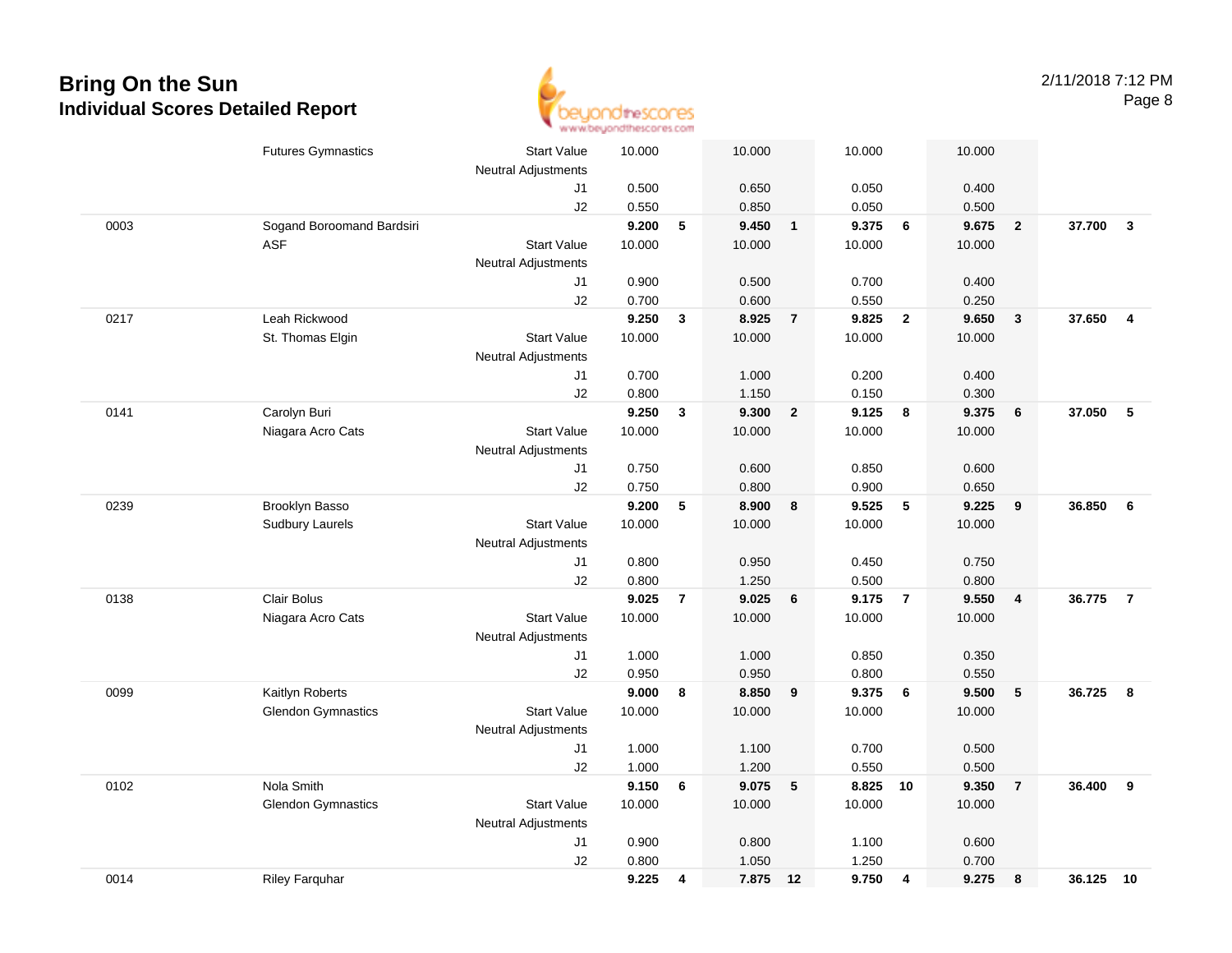

|      | Aspire Gymnastics     | <b>Start Value</b>  | 10.000 |                | 9.500  |    | 10.000 |                | 10.000 |                 |           |    |
|------|-----------------------|---------------------|--------|----------------|--------|----|--------|----------------|--------|-----------------|-----------|----|
|      |                       | Neutral Adjustments |        |                |        |    |        |                |        |                 |           |    |
|      |                       | J1                  | 0.850  |                | 1.600  |    | 0.200  |                | 0.600  |                 |           |    |
|      |                       | J2                  | 0.700  |                | 1.650  |    | 0.300  |                | 0.850  |                 |           |    |
| 0015 | <b>Avaiah Devries</b> |                     | 9.025  | $\overline{7}$ | 8.225  | 10 | 9.175  | $\overline{7}$ | 8.950  | 10              | 35.375    | 11 |
|      | Aspire Gymnastics     | <b>Start Value</b>  | 10.000 |                | 10.000 |    | 10.000 |                | 10.000 |                 |           |    |
|      |                       | Neutral Adjustments |        |                |        |    |        |                |        |                 |           |    |
|      |                       | J1                  | 1.000  |                | 1.800  |    | 0.800  |                | 1.000  |                 |           |    |
|      |                       | J2                  | 0.950  |                | 1.750  |    | 0.850  |                | 1.100  |                 |           |    |
| 0083 | Naomi Harmer          |                     | 8.825  | 10             | 8.175  | 11 | 8.875  | 9              | 9.350  | $\overline{7}$  | 35.225    | 12 |
|      | East York Gymnastics  | <b>Start Value</b>  | 10.000 |                | 10.000 |    | 9.900  |                | 10.000 |                 |           |    |
|      |                       | Neutral Adjustments |        |                |        |    |        |                |        |                 |           |    |
|      |                       | J1                  | 1.150  |                | 1.700  |    | 1.100  |                | 0.650  |                 |           |    |
|      |                       | J2                  | 1.200  |                | 1.950  |    | 0.950  |                | 0.650  |                 |           |    |
| 0082 | Sasha Nalbandian      |                     | 8.950  | 9              | 7.800  | 13 | 8.825  | 10             | 9.375  | $6\overline{6}$ | 34.950 13 |    |
|      | East York Gymnastics  | <b>Start Value</b>  | 10.000 |                | 10.000 |    | 10.000 |                | 10.000 |                 |           |    |
|      |                       | Neutral Adjustments |        |                |        |    |        |                |        |                 |           |    |
|      |                       | J <sub>1</sub>      | 1.000  |                | 2.200  |    | 1.100  |                | 0.550  |                 |           |    |
|      |                       | J2                  | 1.100  |                | 2.200  |    | 1.250  |                | 0.700  |                 |           |    |
| 0109 | Allianna Craig        |                     | 8.950  | 9              | 7.000  | 14 | 8.350  | 11             | 9.350  | $\overline{7}$  | 33.650 14 |    |
|      | Greater Napanee GC    | <b>Start Value</b>  | 10.000 |                | 10.000 |    | 10.000 |                | 10.000 |                 |           |    |
|      |                       | Neutral Adjustments |        |                |        |    |        |                |        |                 |           |    |
|      |                       | J1                  | 1.000  |                | 3.000  |    | 1.700  |                | 0.700  |                 |           |    |
|      |                       | J2                  | 1.100  |                | 3.000  |    | 1.600  |                | 0.600  |                 |           |    |

#### **Gymnastics Ontario Level 6**

**Level 6 Age 12 B**

| ID   | League ID | <b>Name</b>                      |                            | $VT$ # |                | $UB$ #    |                         | <b>BB</b> | #                        | <b>FX</b> | #   | AA     | #                       |
|------|-----------|----------------------------------|----------------------------|--------|----------------|-----------|-------------------------|-----------|--------------------------|-----------|-----|--------|-------------------------|
| 0002 |           | Diana Chan                       |                            | 9.250  | $\overline{2}$ | $9.025$ 2 |                         | 9.700     | $\overline{\phantom{0}}$ | 9.750     | - 1 | 37.725 | -1                      |
|      |           | <b>ASF</b>                       | <b>Start Value</b>         | 10.000 |                | 10.000    |                         | 10.000    |                          | 10.000    |     |        |                         |
|      |           |                                  | <b>Neutral Adjustments</b> |        |                |           |                         |           |                          |           |     |        |                         |
|      |           |                                  | J1                         | 0.750  |                | 0.950     |                         | 0.300     |                          | 0.300     |     |        |                         |
|      |           |                                  | J2                         | 0.750  |                | 1.000     |                         | 0.300     |                          | 0.200     |     |        |                         |
| 0189 |           | Emma Hasson                      |                            | 9.250  | $\mathbf{2}$   | 9.050     |                         | 9.325     | -5                       | 9.600     | - 3 | 37.225 | $\overline{\mathbf{2}}$ |
|      |           | <b>Pickering Athletic Centre</b> | <b>Start Value</b>         | 10.000 |                | 10.000    |                         | 9.900     |                          | 10.000    |     |        |                         |
|      |           |                                  | <b>Neutral Adjustments</b> |        |                |           |                         |           |                          |           |     |        |                         |
|      |           |                                  | J1                         | 0.800  |                | 0.900     |                         | 0.600     |                          | 0.450     |     |        |                         |
|      |           |                                  | J2                         | 0.700  |                | 1.000     |                         | 0.550     |                          | 0.350     |     |        |                         |
| 0136 |           | <b>Alley Trider</b>              |                            | 8.925  |                | 8.900     | $\overline{\mathbf{3}}$ | 9.575     | $\overline{\mathbf{2}}$  | 9.550     | -4  | 36.950 | -3                      |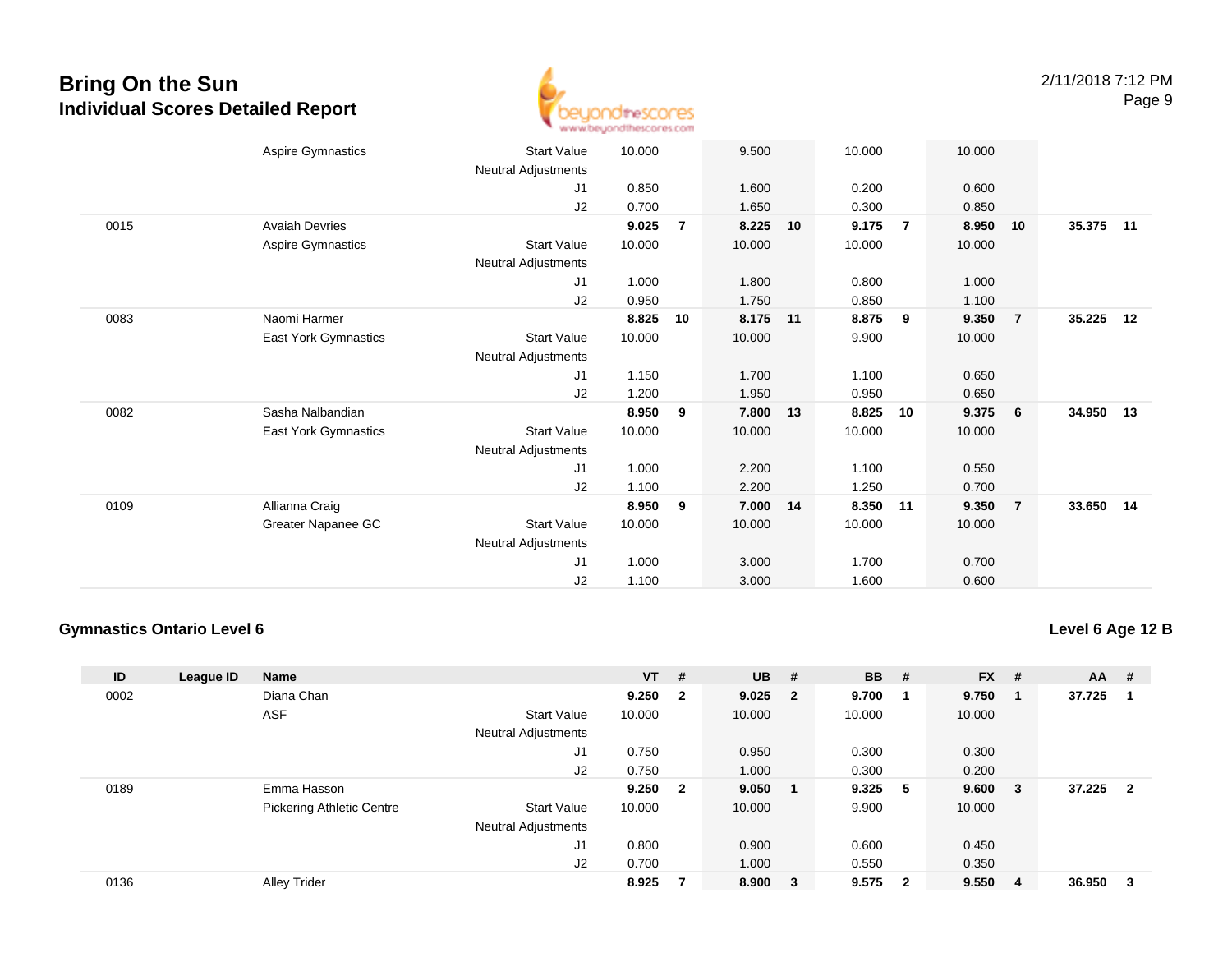

|      | Niagara Acro Cats         | <b>Start Value</b><br><b>Neutral Adjustments</b> | 10.000 |                | 10.000 |                | 10.000   |                         | 10.000   |                         |           |                |
|------|---------------------------|--------------------------------------------------|--------|----------------|--------|----------------|----------|-------------------------|----------|-------------------------|-----------|----------------|
|      |                           | J1                                               | 1.100  |                | 1.100  |                | 0.450    |                         | 0.500    |                         |           |                |
|      |                           | J2                                               | 1.050  |                | 1.100  |                | 0.400    |                         | 0.400    |                         |           |                |
| 0137 | Zoe Zimmerman             |                                                  | 9.375  | $\overline{1}$ | 8.475  | 6              | 9.100    | 8                       | 9.625    | $\overline{\mathbf{2}}$ | 36.575    | $\overline{4}$ |
|      | Niagara Acro Cats         | <b>Start Value</b>                               | 10.000 |                | 10.000 |                | 10.000   |                         | 10.000   |                         |           |                |
|      |                           | <b>Neutral Adjustments</b>                       |        |                |        |                |          |                         |          |                         |           |                |
|      |                           | J1                                               | 0.750  |                | 1.600  |                | 0.900    |                         | 0.400    |                         |           |                |
|      |                           | J2                                               | 0.500  |                | 1.450  |                | 0.900    |                         | 0.350    |                         |           |                |
| 0167 | Sage Knights              |                                                  | 9.050  | 5              | 8.750  | 5              | 9.575    | $\overline{2}$          | 9.150    | 9                       | 36.525    | -5             |
|      | <b>Futures Gymnastics</b> | <b>Start Value</b>                               | 10.000 |                | 10.000 |                | 10.000   |                         | 10.000   |                         |           |                |
|      |                           | Neutral Adjustments                              |        |                |        |                |          |                         |          |                         |           |                |
|      |                           | J1                                               | 0.900  |                | 1.300  |                | 0.450    |                         | 0.800    |                         |           |                |
|      |                           | J2                                               | 1.000  |                | 1.200  |                | 0.400    |                         | 0.900    |                         |           |                |
| 0140 | Emma Gagnon               |                                                  | 8.900  | 8              | 8.800  | 4              | 9.225    | 6                       | 9.475    | 5                       | 36.400    | 6              |
|      | Niagara Acro Cats         | <b>Start Value</b>                               | 10.000 |                | 10.000 |                | 10.000   |                         | 10.000   |                         |           |                |
|      |                           | Neutral Adjustments                              |        |                |        |                |          |                         |          |                         |           |                |
|      |                           | J1                                               | 1.000  |                | 1.200  |                | 0.800    |                         | 0.500    |                         |           |                |
|      |                           | J2                                               | 1.200  |                | 1.200  |                | 0.750    |                         | 0.550    |                         |           |                |
| 0100 | Olivia Silva              |                                                  | 9.250  | $\mathbf{2}$   | 8.050  | 9              | 9.425    | $\overline{\mathbf{3}}$ | 9.225    | 8                       | 35.950    | $\overline{7}$ |
|      | <b>Glendon Gymnastics</b> | <b>Start Value</b>                               | 10.000 |                | 10.000 |                | 10.000   |                         | 10.000   |                         |           |                |
|      |                           | <b>Neutral Adjustments</b>                       |        |                |        |                |          |                         |          |                         |           |                |
|      |                           | J1                                               | 0.700  |                | 1.900  |                | 0.550    |                         | 0.750    |                         |           |                |
|      |                           | J2                                               | 0.800  |                | 2.000  |                | 0.600    |                         | 0.800    |                         |           |                |
| 0216 | <b>Clare Morrow</b>       |                                                  | 9.250  | $\overline{2}$ | 8.050  | 9              | 9.350    | $\overline{4}$          | 9.275    | $\overline{7}$          | 35.925    | 8              |
|      | St. Thomas Elgin          | <b>Start Value</b>                               | 10.000 |                | 10.000 |                | 10.000   |                         | 10.000   |                         |           |                |
|      |                           | Neutral Adjustments                              |        |                |        |                |          |                         |          |                         |           |                |
|      |                           | J1                                               | 0.700  |                | 1.900  |                | 0.700    |                         | 0.800    |                         |           |                |
|      |                           | J2                                               | 0.800  |                | 2.000  |                | 0.600    |                         | 0.650    |                         |           |                |
| 0101 | Lilah Buchanan            |                                                  | 9.100  | $\mathbf{3}$   | 8.350  | $\overline{7}$ | 9.025 10 |                         | 9.075 11 |                         | 35.550    | 9              |
|      | <b>Glendon Gymnastics</b> | <b>Start Value</b>                               | 10.000 |                | 10.000 |                | 10.000   |                         | 10.000   |                         |           |                |
|      |                           | Neutral Adjustments                              |        |                |        |                |          |                         |          |                         |           |                |
|      |                           | J1                                               | 0.900  |                | 1.600  |                | 0.950    |                         | 0.950    |                         |           |                |
|      |                           | J2                                               | 0.900  |                | 1.700  |                | 1.000    |                         | 0.900    |                         |           |                |
| 0274 | <b>Sydney Nicholls</b>    |                                                  | 9.250  | $\mathbf{2}$   | 7.950  | 10             | 9.125    | $\overline{7}$          | 9.100    | 10                      | 35.425    | 10             |
|      | Aspire Gymnastics         | <b>Start Value</b>                               | 10.000 |                | 9.500  |                | 10.000   |                         | 10.000   |                         |           |                |
|      |                           | <b>Neutral Adjustments</b>                       |        |                |        |                |          |                         |          |                         |           |                |
|      |                           | J1                                               | 0.800  |                | 1.500  |                | 0.800    |                         | 0.900    |                         |           |                |
|      |                           | J2                                               | 0.700  |                | 1.600  |                | 0.950    |                         | 0.900    |                         |           |                |
| 0114 | Isabella Colp             |                                                  | 8.750  | 9              | 8.750  | 5              | 8.850 12 |                         | 9.050    | 12                      | 35.400 11 |                |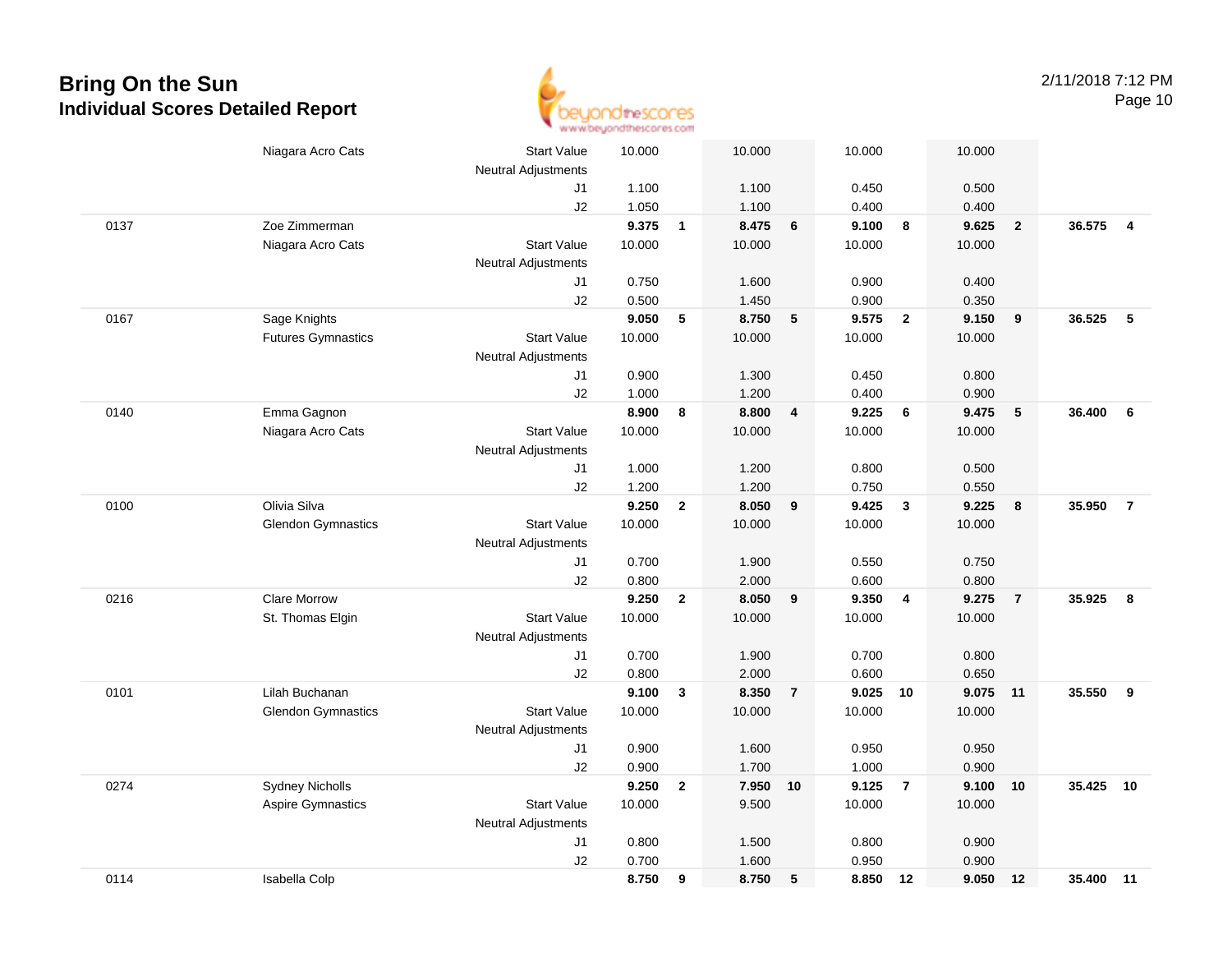

|      | <b>Gymnastic Giants</b>                           | <b>Start Value</b><br><b>Neutral Adjustments</b> | 10.000 |                 | 10.000   | 10.000  |    | 10.000 |     |        |     |
|------|---------------------------------------------------|--------------------------------------------------|--------|-----------------|----------|---------|----|--------|-----|--------|-----|
|      |                                                   | J <sub>1</sub>                                   | 1.300  |                 | 1.250    | 1.250   |    | 1.000  |     |        |     |
|      |                                                   | J2                                               | 1.200  |                 | 1.250    | 1.050   |    | 0.900  |     |        |     |
| 0234 | Abby Managhan                                     |                                                  | 8.975  | $6\overline{6}$ | 8.100 8  | 9.050 9 |    | 9.225  | - 8 | 35.350 | 12  |
|      | <b>Sudbury Laurels</b>                            | <b>Start Value</b>                               | 10.000 |                 | 9.500    | 10.000  |    | 10.000 |     |        |     |
|      |                                                   | <b>Neutral Adjustments</b>                       |        |                 |          |         |    |        |     |        |     |
|      |                                                   | J1                                               | 1.100  |                 | 1.300    | 1.000   |    | 0.700  |     |        |     |
|      |                                                   | J2                                               | 0.950  |                 | 1.500    | 0.900   |    | 0.850  |     |        |     |
| 0204 | Paris Siemens                                     |                                                  | 9.075  | 4               | 7.300 11 | 8.925   | 11 | 9.325  | - 6 | 34.625 | -13 |
|      | <b>Revolution Gymnastics And Sports</b><br>Centre | <b>Start Value</b>                               | 10.000 |                 | 9.500    | 10.000  |    | 10.000 |     |        |     |
|      |                                                   | <b>Neutral Adjustments</b>                       |        |                 |          |         |    |        |     |        |     |
|      |                                                   | J1                                               | 1.000  |                 | 2.200    | 1.100   |    | 0.650  |     |        |     |
|      |                                                   | J2                                               | 0.850  |                 | 2.200    | 1.050   |    | 0.700  |     |        |     |

#### **Gymnastics Ontario Level 6**

**ID League ID Name VT # UB # BB # FX # AA #** 0010 Carlie Evans **9.400 <sup>2</sup> 9.050 <sup>2</sup> 9.425 <sup>3</sup> 9.425 <sup>3</sup> 37.300 <sup>1</sup>** Aspire Gymnastics Start Valuee 10.000 10.000 10.000 10.000 Neutral Adjustments J1 0.600 0.900 0.500 0.600 J2 0.600 1.000 0.650 0.550 0287 Natalia Paz **8.850 <sup>9</sup> 9.150 <sup>1</sup> 9.700 <sup>1</sup> 9.250 <sup>6</sup> 36.950 <sup>2</sup>** Gymnastics Mississauga Start Value 10.000 10.000 10.000 10.000 Neutral Adjustments J1 1.100 0.950 0.350 0.650 J2 1.200 0.750 0.250 0.850 0013 Natasha Meinders **9.200 <sup>4</sup> 8.600 <sup>6</sup> 9.550 <sup>2</sup> 9.475 <sup>2</sup> 36.825 <sup>3</sup>** Aspire Gymnastics Start Valuee 10.000 10.000 10.000 10.000 Neutral Adjustments J1 0.800 1.500 0.500 0.500 J2 0.800 1.300 0.400 0.550 0233 Madysen Mulligan **9.450 <sup>1</sup> 9.000 <sup>3</sup> 9.050 <sup>6</sup> 9.100 <sup>9</sup> 36.600 <sup>4</sup>** Sudbury Laurels Start Valuee 10.000 10.000 10.000 10.000 Neutral Adjustments J1 0.500 0.900 0.900 0.900 J20.600 1.100 1.000 0.900

**Level 6 Age 13 A**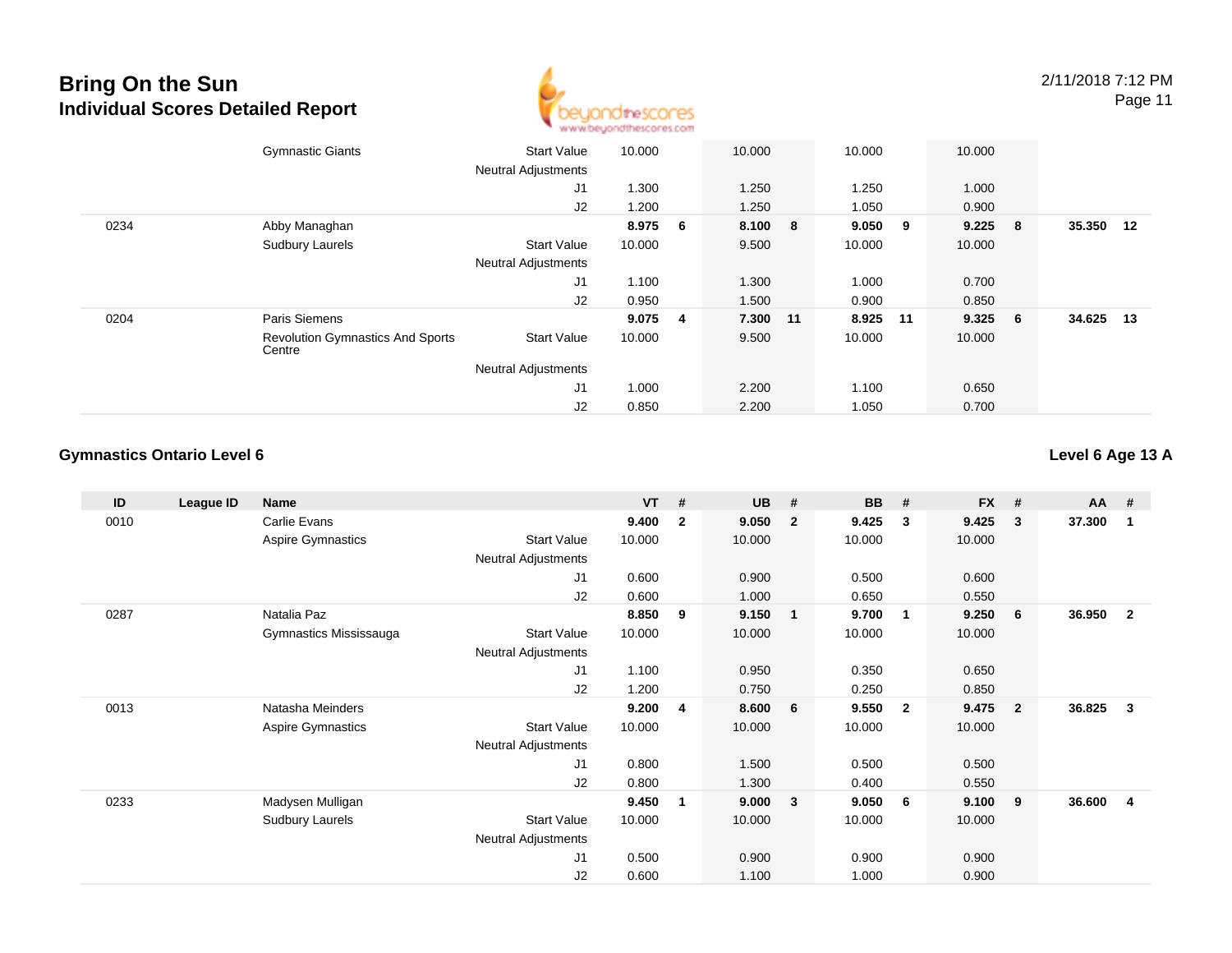

| 0008 | Jillian Ostaszewicz       |                            | 8.900  | 8              | 8.850  | $\overline{\mathbf{4}}$ | 9.100  | - 5            | 9.525  | $\mathbf{1}$            | 36.375 | -5             |
|------|---------------------------|----------------------------|--------|----------------|--------|-------------------------|--------|----------------|--------|-------------------------|--------|----------------|
|      | Aspire Gymnastics         | <b>Start Value</b>         | 10.000 |                | 10.000 |                         | 10.000 |                | 10.000 |                         |        |                |
|      |                           | Neutral Adjustments        |        |                |        |                         |        |                |        |                         |        |                |
|      |                           | J <sub>1</sub>             | 1.200  |                | 1.000  |                         | 0.900  |                | 0.450  |                         |        |                |
|      |                           | J2                         | 1.000  |                | 1.300  |                         | 0.900  |                | 0.500  |                         |        |                |
| 0098 | Maddie Litwin             |                            | 9.050  | 6              | 8.850  | 4                       | 9.150  | $\overline{4}$ | 9.325  | $\overline{\mathbf{4}}$ | 36.375 | 5              |
|      | <b>Glendon Gymnastics</b> | <b>Start Value</b>         | 10.000 |                | 10.000 |                         | 10.000 |                | 10.000 |                         |        |                |
|      |                           | <b>Neutral Adjustments</b> |        |                |        |                         |        |                |        |                         |        |                |
|      |                           | J1                         | 1.000  |                | 1.000  |                         | 0.850  |                | 0.750  |                         |        |                |
|      |                           | J2                         | 0.900  |                | 1.300  |                         | 0.850  |                | 0.600  |                         |        |                |
| 0277 | Jasmina Cashmore          |                            | 9.075  | 5              | 8.600  | $6\phantom{1}6$         | 8.825  | $\overline{7}$ | 9.100  | 9                       | 35.600 | 6              |
|      | Gymnastics Mississauga    | <b>Start Value</b>         | 10.000 |                | 10.000 |                         | 10.000 |                | 10.000 |                         |        |                |
|      |                           | <b>Neutral Adjustments</b> |        |                |        |                         |        |                |        |                         |        |                |
|      |                           | J1                         | 1.000  |                | 1.300  |                         | 1.200  |                | 0.800  |                         |        |                |
|      |                           | J2                         | 0.850  |                | 1.500  |                         | 1.150  |                | 1.000  |                         |        |                |
| 0122 | Sabine Kalogerakos        |                            | 9.000  | $\overline{7}$ | 8.600  | 6                       | 8.725  | 8              | 9.175  | $\overline{7}$          | 35.500 | $\overline{7}$ |
|      | <b>Gymnastic Giants</b>   | <b>Start Value</b>         | 10.000 |                | 10.000 |                         | 10.000 |                | 10.000 |                         |        |                |
|      |                           | <b>Neutral Adjustments</b> |        |                |        |                         |        |                |        |                         |        |                |
|      |                           | J1                         | 1.100  |                | 1.300  |                         | 1.200  |                | 0.900  |                         |        |                |
|      |                           | J2                         | 0.900  |                | 1.500  |                         | 1.350  |                | 0.750  |                         |        |                |
| 0238 | Abigail Dumontelle        |                            | 9.375  | 3              | 8.650  | 5                       | 8.000  | 11             | 9.275  | 5                       | 35.300 | 8              |
|      | <b>Sudbury Laurels</b>    | <b>Start Value</b>         | 10.000 |                | 10.000 |                         | 10.000 |                | 10.000 |                         |        |                |
|      |                           | Neutral Adjustments        |        |                |        |                         |        |                |        |                         |        |                |
|      |                           | J1                         | 0.550  |                | 1.300  |                         | 1.900  |                | 0.850  |                         |        |                |
|      |                           | J2                         | 0.700  |                | 1.400  |                         | 2.100  |                | 0.600  |                         |        |                |
| 0272 | Aliya Smith               |                            | 8.750  | 10             | 9.050  | $\overline{2}$          | 8.075  | 10             | 8.875  | 10                      | 34.750 | 9              |
|      | Cambridge Kips            | <b>Start Value</b>         | 10.000 |                | 10.000 |                         | 10.000 |                | 10.000 |                         |        |                |
|      |                           | <b>Neutral Adjustments</b> |        |                |        |                         |        |                |        |                         |        |                |
|      |                           | J1                         | 1.300  |                | 1.000  |                         | 1.950  |                | 1.250  |                         |        |                |
|      |                           | J2                         | 1.200  |                | 0.900  |                         | 1.900  |                | 1.000  |                         |        |                |
| 0118 | Eriyana Powell            |                            | 8.650  | 11             | 8.000  | $\overline{7}$          | 8.400  | 9              | 9.150  | 8                       | 34.200 | 10             |
|      | <b>Gymnastic Giants</b>   | <b>Start Value</b>         | 10.000 |                | 10.000 |                         | 10.000 |                | 10.000 |                         |        |                |
|      |                           | <b>Neutral Adjustments</b> |        |                |        |                         |        |                |        |                         |        |                |
|      |                           | J <sub>1</sub>             | 1.400  |                | 1.900  |                         | 1.500  |                | 0.950  |                         |        |                |
|      |                           | J2                         | 1.300  |                | 2.100  |                         | 1.700  |                | 0.750  |                         |        |                |

**Gymnastics Ontario Level 6**

**Level 6 Age 13 B**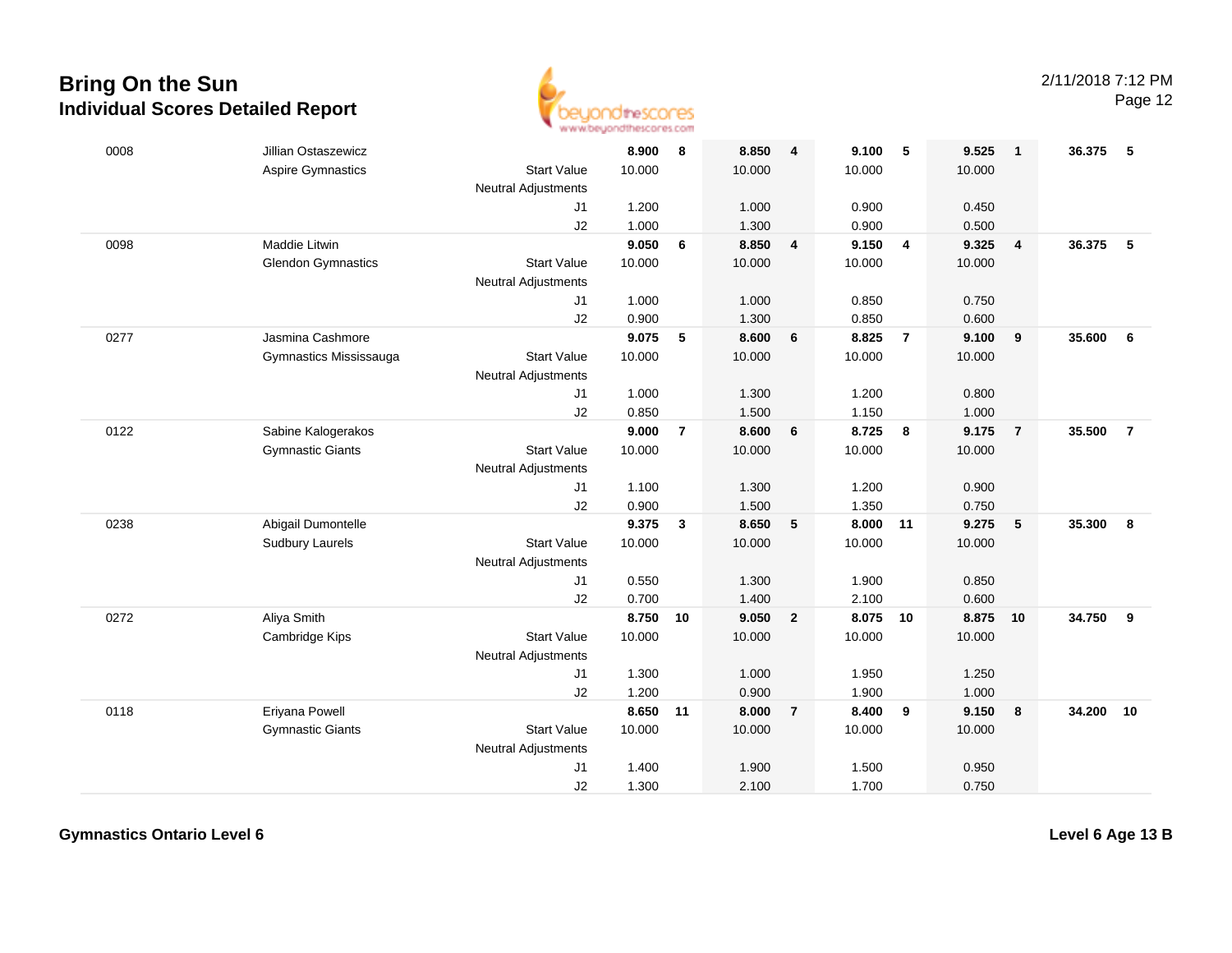

| ID   | <b>League ID</b> | <b>Name</b>                       |                            | <b>VT</b>      | #              | <b>UB</b>      | #              | <b>BB</b>      | #              | <b>FX</b>      | #               | AA     | #              |
|------|------------------|-----------------------------------|----------------------------|----------------|----------------|----------------|----------------|----------------|----------------|----------------|-----------------|--------|----------------|
| 0259 |                  | Maelys Halasz                     |                            | 8.850          | 9              | 9.450          | $\mathbf{1}$   | 9.800          | $\overline{1}$ | 9.650          | $\overline{2}$  | 37.750 | $\overline{1}$ |
|      |                  | <b>Tristar Gymnastics Club</b>    | <b>Start Value</b>         | 10.000         |                | 10.000         |                | 10.000         |                | 10.000         |                 |        |                |
|      |                  |                                   | Neutral Adjustments        |                |                |                |                |                |                |                |                 |        |                |
|      |                  |                                   | J1                         | 1.100          |                | 0.600          |                | 0.200          |                | 0.400          |                 |        |                |
|      |                  |                                   | J2                         | 1.200          |                | 0.500          |                | 0.200          |                | 0.300          |                 |        |                |
| 0262 |                  | Janayla Small                     |                            | 9.225          | 3              | 9.300          | $\overline{2}$ | 9.725          | $\overline{2}$ | 9.300          | 6               | 37.550 | $\overline{2}$ |
|      |                  | <b>Tristar Gymnastics Club</b>    | <b>Start Value</b>         | 10.000         |                | 10.000         |                | 10.000         |                | 10.000         |                 |        |                |
|      |                  |                                   | <b>Neutral Adjustments</b> |                |                |                |                |                |                |                |                 |        |                |
|      |                  |                                   | J1                         | 0.750          |                | 0.600          |                | 0.300          |                | 0.600          |                 |        |                |
|      |                  |                                   | J2                         | 0.800          |                | 0.800          |                | 0.250          |                | 0.800          |                 |        |                |
| 0139 |                  | Emma Tennant                      |                            | 9.500          | $\mathbf{1}$   | 9.050          | $\mathbf{3}$   | 9.400          | 5              | 9.325          | $5\phantom{.0}$ | 37.275 | $\mathbf{3}$   |
|      |                  | Niagara Acro Cats                 | <b>Start Value</b>         | 10.000         |                | 10.000         |                | 10.000         |                | 10.000         |                 |        |                |
|      |                  |                                   | <b>Neutral Adjustments</b> |                |                |                |                |                |                |                |                 |        |                |
|      |                  |                                   | J1                         | 0.450          |                | 1.000          |                | 0.600          |                | 0.700          |                 |        |                |
|      |                  |                                   | J2                         | 0.550<br>9.300 |                | 0.900<br>8.975 |                | 0.600<br>9.175 |                | 0.650<br>9.425 |                 | 36.875 | $\overline{4}$ |
| 0085 |                  | Sydney Lau                        | <b>Start Value</b>         | 10.000         | $\overline{2}$ | 10.000         | $\overline{4}$ | 10.000         | 8              |                | $\mathbf{3}$    |        |                |
|      |                  | East York Gymnastics              | <b>Neutral Adjustments</b> |                |                |                |                |                |                | 10.000         |                 |        |                |
|      |                  |                                   | J1                         | 0.700          |                | 1.150          |                | 0.800          |                | 0.500          |                 |        |                |
|      |                  |                                   | J2                         | 0.700          |                | 0.900          |                | 0.850          |                | 0.650          |                 |        |                |
| 0084 |                  | Maya Manel                        |                            | 9.175          | 4              | 8.800          | $\overline{7}$ | 9.525          | $\overline{4}$ | 9.225          | 8               | 36.725 | 5              |
|      |                  | <b>East York Gymnastics</b>       | <b>Start Value</b>         | 10.000         |                | 10.000         |                | 10.000         |                | 10.000         |                 |        |                |
|      |                  |                                   | <b>Neutral Adjustments</b> |                |                |                |                |                |                |                |                 |        |                |
|      |                  |                                   | J1                         | 0.850          |                | 1.100          |                | 0.450          |                | 0.800          |                 |        |                |
|      |                  |                                   | J2                         | 0.800          |                | 1.300          |                | 0.500          |                | 0.750          |                 |        |                |
| 0019 |                  | Reese Vanderkooy                  |                            | 9.050          | 5              | 8.900          | 6              | 9.075          | 9              | 9.675          | $\overline{1}$  | 36.700 | - 6            |
|      |                  | Aspire Gymnastics                 | <b>Start Value</b>         | 10.000         |                | 10.000         |                | 10.000         |                | 10.000         |                 |        |                |
|      |                  |                                   | <b>Neutral Adjustments</b> |                |                |                |                |                |                |                |                 |        |                |
|      |                  |                                   | J1                         | 1.000          |                | 1.200          |                | 0.950          |                | 0.300          |                 |        |                |
|      |                  |                                   | J2                         | 0.900          |                | 1.000          |                | 0.900          |                | 0.350          |                 |        |                |
| 0007 |                  | Ava Mielko                        |                            | 8.950          | 8              | 8.950          | 5              | 9.250          | $\overline{7}$ | 9.400          | $\overline{4}$  | 36.550 | $\overline{7}$ |
|      |                  | <b>Aspire Gymnastics</b>          | <b>Start Value</b>         | 10.000         |                | 10.000         |                | 10.000         |                | 10.000         |                 |        |                |
|      |                  |                                   | <b>Neutral Adjustments</b> |                |                |                |                |                |                |                |                 |        |                |
|      |                  |                                   | J1                         | 1.100          |                | 1.100          |                | 0.850          |                | 0.500          |                 |        |                |
|      |                  |                                   | J2                         | 1.000          |                | 1.000          |                | 0.650          |                | 0.700          |                 |        |                |
| 0026 |                  | Leyton Lucier                     |                            | 8.975          | $\overline{7}$ | 8.650          | 9              | 9.625          | $\mathbf{3}$   | 9.225          | 8               | 36.475 | -8             |
|      |                  | <b>Burlington Gymnastics Club</b> | <b>Start Value</b>         | 10.000         |                | 10.000         |                | 10.000         |                | 10.000         |                 |        |                |
|      |                  |                                   | <b>Neutral Adjustments</b> |                |                |                |                |                |                |                |                 |        |                |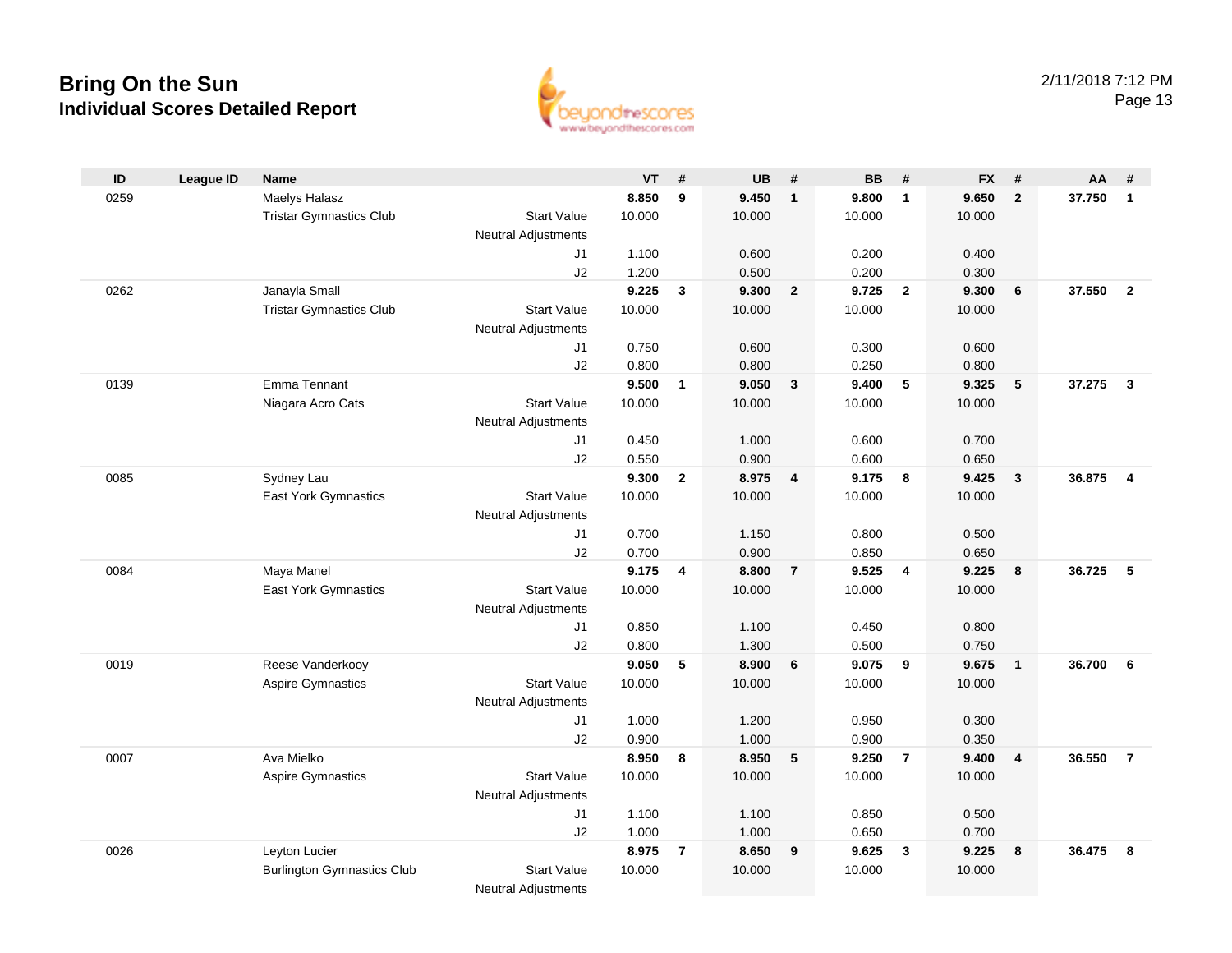

|      |                                   | J <sub>1</sub>      | 1.100  |    | 1.400    |    | 0.350  | 0.700       |                |        |    |
|------|-----------------------------------|---------------------|--------|----|----------|----|--------|-------------|----------------|--------|----|
|      |                                   | J2                  | 0.950  |    | 1.300    |    | 0.400  | 0.850       |                |        |    |
| 0158 | <b>Emily Dos Santos</b>           |                     | 9.000  | 6  | 8.900    | 6  | 8.925  | 9.250<br>10 | $\overline{7}$ | 36.075 | 9  |
|      | <b>Futures Gymnastics</b>         | <b>Start Value</b>  | 10.000 |    | 10.000   |    | 10.000 | 10.000      |                |        |    |
|      |                                   | Neutral Adjustments |        |    |          |    |        |             |                |        |    |
|      |                                   | J <sub>1</sub>      | 1.000  |    | 1.100    |    | 1.100  | 0.700       |                |        |    |
|      |                                   | J2                  | 1.000  |    | 1.100    |    | 1.050  | 0.800       |                |        |    |
| 0097 | Lexi Bender                       |                     | 8.550  | 11 | 8.750    | 8  | 9.375  | 8.850<br>6  | 10             | 35.525 | 10 |
|      | <b>Glendon Gymnastics</b>         | <b>Start Value</b>  | 10.000 |    | 10.000   |    | 10.000 | 10.000      |                |        |    |
|      |                                   | Neutral Adjustments |        |    |          |    |        |             |                |        |    |
|      |                                   | J <sub>1</sub>      | 1.500  |    | 1.200    |    | 0.650  | 1.000       |                |        |    |
|      |                                   | J2                  | 1.400  |    | 1.300    |    | 0.600  | 1.300       |                |        |    |
| 0025 | Lauren Kuyper                     |                     | 8.500  | 12 | 8.600    | 10 | 8.900  | 8.825<br>11 | 11             | 34.825 | 11 |
|      | <b>Burlington Gymnastics Club</b> | <b>Start Value</b>  | 10.000 |    | 10.000   |    | 10.000 | 10.000      |                |        |    |
|      |                                   | Neutral Adjustments |        |    |          |    |        |             |                |        |    |
|      |                                   | J <sub>1</sub>      | 1.600  |    | 1.500    |    | 1.100  | 1.000       |                |        |    |
|      |                                   | J2                  | 1.400  |    | 1.300    |    | 1.100  | 1.350       |                |        |    |
| 0120 | Ella Westover                     |                     | 8.600  | 10 | 8.500 11 |    | 7.725  | 9.150<br>12 | -9             | 33.975 | 12 |
|      | <b>Gymnastic Giants</b>           | <b>Start Value</b>  | 10.000 |    | 10.000   |    | 10.000 | 10.000      |                |        |    |
|      |                                   | Neutral Adjustments |        |    |          |    |        |             |                |        |    |
|      |                                   | J <sub>1</sub>      | 1.300  |    | 1.600    |    | 2.300  | 0.900       |                |        |    |
|      |                                   | J <sub>2</sub>      | 1.500  |    | 1.400    |    | 2.250  | 0.800       |                |        |    |
|      |                                   |                     |        |    |          |    |        |             |                |        |    |

#### **Gymnastics Ontario Level 6**

#### **Level 6 Age 14 A**

| ID   | League ID | <b>Name</b>                       |                            | $VT$ # |                         | <b>UB</b> | #                       | <b>BB</b> | #   | <b>FX</b> | #            | <b>AA</b> | #              |
|------|-----------|-----------------------------------|----------------------------|--------|-------------------------|-----------|-------------------------|-----------|-----|-----------|--------------|-----------|----------------|
| 0108 |           | Abby Boyd                         |                            | 9.500  | 3                       | 9.325     |                         | 9.550     | -4  | 9.575     | $\mathbf{2}$ | 37.950    |                |
|      |           | Greater Napanee GC                | <b>Start Value</b>         | 10.000 |                         | 10.000    |                         | 10.000    |     | 10.000    |              |           |                |
|      |           |                                   | <b>Neutral Adjustments</b> |        |                         |           |                         |           |     |           |              |           |                |
|      |           |                                   | J1                         | 0.400  |                         | 0.650     |                         | 0.400     |     | 0.400     |              |           |                |
|      |           |                                   | J <sub>2</sub>             | 0.600  |                         | 0.700     |                         | 0.500     |     | 0.450     |              |           |                |
| 0193 |           | Sophie Fudge                      |                            | 9.550  | $\overline{\mathbf{2}}$ | 9.100     | $\overline{\mathbf{2}}$ | 9.400     | - 5 | 9.375     | -6           | 37.425    | $\overline{2}$ |
|      |           | <b>Pickering Athletic Centre</b>  | <b>Start Value</b>         | 10.000 |                         | 10.000    |                         | 10.000    |     | 10.000    |              |           |                |
|      |           |                                   | <b>Neutral Adjustments</b> |        |                         |           |                         |           |     |           |              |           |                |
|      |           |                                   | J1                         | 0.400  |                         | 0.900     |                         | 0.550     |     | 0.700     |              |           |                |
|      |           |                                   | J2                         | 0.500  |                         | 0.900     |                         | 0.650     |     | 0.550     |              |           |                |
| 0023 |           | Alexandra Caltsounis              |                            | 9.550  | $\overline{\mathbf{2}}$ | 8.800     | 5                       | 9.650 2   |     | 9.400     | -5           | 37.400    | 3              |
|      |           | <b>Burlington Gymnastics Club</b> | <b>Start Value</b>         | 10.000 |                         | 10.000    |                         | 10.000    |     | 10.000    |              |           |                |
|      |           |                                   | <b>Neutral Adjustments</b> |        |                         |           |                         |           |     |           |              |           |                |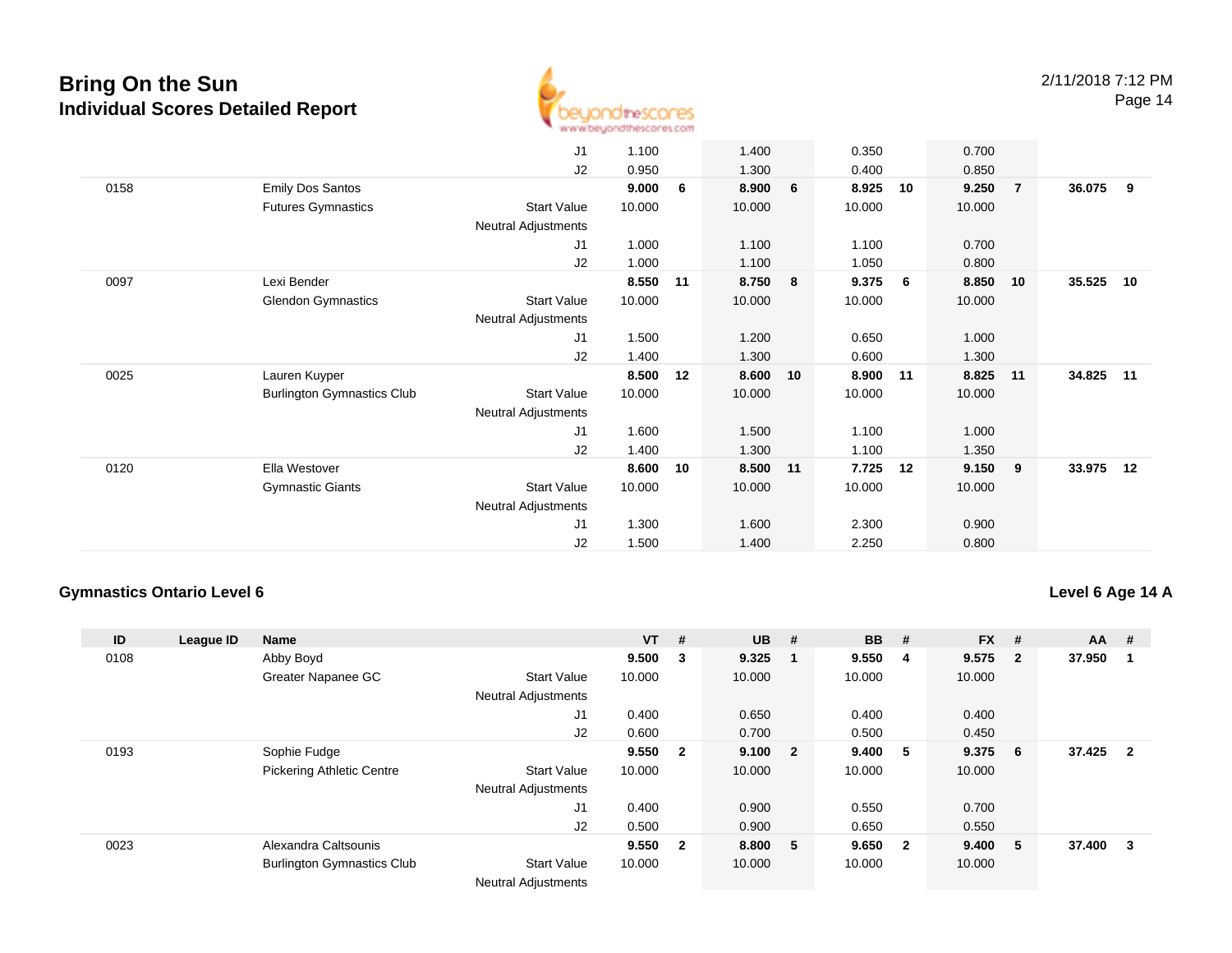

|      |                                   | J1                         | 0.400  |              | 1.100  |                 | 0.300  |                | 0.450  |                         |          |                |
|------|-----------------------------------|----------------------------|--------|--------------|--------|-----------------|--------|----------------|--------|-------------------------|----------|----------------|
|      |                                   | J2                         | 0.500  |              | 1.300  |                 | 0.400  |                | 0.750  |                         |          |                |
| 0283 | Alina Bilenko                     |                            | 9.325  | 6            | 8.800  | $5\phantom{.0}$ | 9.700  | $\overline{1}$ | 9.550  | $\overline{\mathbf{3}}$ | 37.375 4 |                |
|      | <b>Tristar Gymnastics Club</b>    | <b>Start Value</b>         | 10.000 |              | 10.000 |                 | 10.000 |                | 10.000 |                         |          |                |
|      |                                   | <b>Neutral Adjustments</b> |        |              |        |                 |        |                |        |                         |          |                |
|      |                                   | J1                         | 0.750  |              | 1.100  |                 | 0.300  |                | 0.550  |                         |          |                |
|      |                                   | J2                         | 0.600  |              | 1.300  |                 | 0.300  |                | 0.350  |                         |          |                |
| 0021 | Bailey Bartley-Jameson            |                            | 9.500  | $\mathbf{3}$ | 8.700  | $\overline{7}$  | 9.625  | $\mathbf{3}$   | 9.400  | 5                       | 37.225   | 5              |
|      | <b>Burlington Gymnastics Club</b> | <b>Start Value</b>         | 10.000 |              | 10.000 |                 | 10.000 |                | 10.000 |                         |          |                |
|      |                                   | <b>Neutral Adjustments</b> |        |              |        |                 |        |                |        |                         |          |                |
|      |                                   | J1                         | 0.500  |              | 1.200  |                 | 0.400  |                | 0.550  |                         |          |                |
|      |                                   | J2                         | 0.500  |              | 1.400  |                 | 0.350  |                | 0.650  |                         |          |                |
| 0194 | Kendall Bird                      |                            | 9.600  | $\mathbf{1}$ | 8.850  | 4               | 9.250  | 9              | 9.400  | 5                       | 37.100   | 6              |
|      | <b>Pickering Athletic Centre</b>  | <b>Start Value</b>         | 10.000 |              | 10.000 |                 | 10.000 |                | 10.000 |                         |          |                |
|      |                                   | <b>Neutral Adjustments</b> |        |              |        |                 |        |                |        |                         |          |                |
|      |                                   | J1                         | 0.400  |              | 1.100  |                 | 0.650  |                | 0.700  |                         |          |                |
|      |                                   | J2                         | 0.400  |              | 1.200  |                 | 0.850  |                | 0.500  |                         |          |                |
| 0237 | Abbygayle Dupuis                  |                            | 9.350  | 5            | 8.750  | 6               | 9.350  | 6              | 9.650  | $\overline{1}$          | 37.100   | - 6            |
|      | <b>Sudbury Laurels</b>            | <b>Start Value</b>         | 10.000 |              | 10.000 |                 | 10.000 |                | 10.000 |                         |          |                |
|      |                                   | <b>Neutral Adjustments</b> |        |              |        |                 |        |                |        |                         |          |                |
|      |                                   | J1                         | 0.600  |              | 1.200  |                 | 0.650  |                | 0.300  |                         |          |                |
|      |                                   | J2                         | 0.700  |              | 1.300  |                 | 0.650  |                | 0.400  |                         |          |                |
| 0086 | <b>Charlie Gossack</b>            |                            | 9.375  | 4            | 8.900  | $\mathbf{3}$    | 9.325  | $\overline{7}$ | 9.325  | $\overline{7}$          | 36.925   | $\overline{7}$ |
|      | East York Gymnastics              | <b>Start Value</b>         | 10.000 |              | 10.000 |                 | 10.000 |                | 10.000 |                         |          |                |
|      |                                   | <b>Neutral Adjustments</b> |        |              |        |                 |        |                |        |                         |          |                |
|      |                                   | J1                         | 0.650  |              | 1.200  |                 | 0.600  |                | 0.750  |                         |          |                |
|      |                                   | J2                         | 0.600  |              | 1.000  |                 | 0.750  |                | 0.600  |                         |          |                |
| 0236 | Chanelle Lazure                   |                            | 9.150  | 9            | 8.850  | $\overline{4}$  | 9.325  | $\overline{7}$ | 9.500  | $\overline{4}$          | 36.825   | 8              |
|      | <b>Sudbury Laurels</b>            | <b>Start Value</b>         | 10.000 |              | 10.000 |                 | 10.000 |                | 10.000 |                         |          |                |
|      |                                   | <b>Neutral Adjustments</b> |        |              |        |                 |        |                |        |                         |          |                |
|      |                                   | J1                         | 0.900  |              | 1.000  |                 | 0.750  |                | 0.500  |                         |          |                |
|      |                                   | J2                         | 0.800  |              | 1.300  |                 | 0.600  |                | 0.500  |                         |          |                |
| 0087 | Caitlyn Luckey                    |                            | 9.225  | 8            | 8.550  | 9               | 9.050  | 10             | 9.150  | 10                      | 35.975   | 9              |
|      | East York Gymnastics              | <b>Start Value</b>         | 10.000 |              | 10.000 |                 | 10.000 |                | 10.000 |                         |          |                |
|      |                                   | <b>Neutral Adjustments</b> |        |              |        |                 |        |                |        |                         |          |                |
|      |                                   | J1                         | 0.750  |              | 1.400  |                 | 0.900  |                | 0.800  |                         |          |                |
|      |                                   | J2                         | 0.800  |              | 1.500  |                 | 1.000  |                | 0.900  |                         |          |                |
| 0276 | McKenna Reardon                   |                            | 9.100  | 10           | 8.150  | 12              | 9.250  | 9              | 9.200  | 9                       | 35.700   | 10             |
|      | Gymnastics Mississauga            | <b>Start Value</b>         | 10.000 |              | 10.000 |                 | 10.000 |                | 10.000 |                         |          |                |
|      |                                   | Neutral Adjustments        |        |              |        |                 |        |                |        |                         |          |                |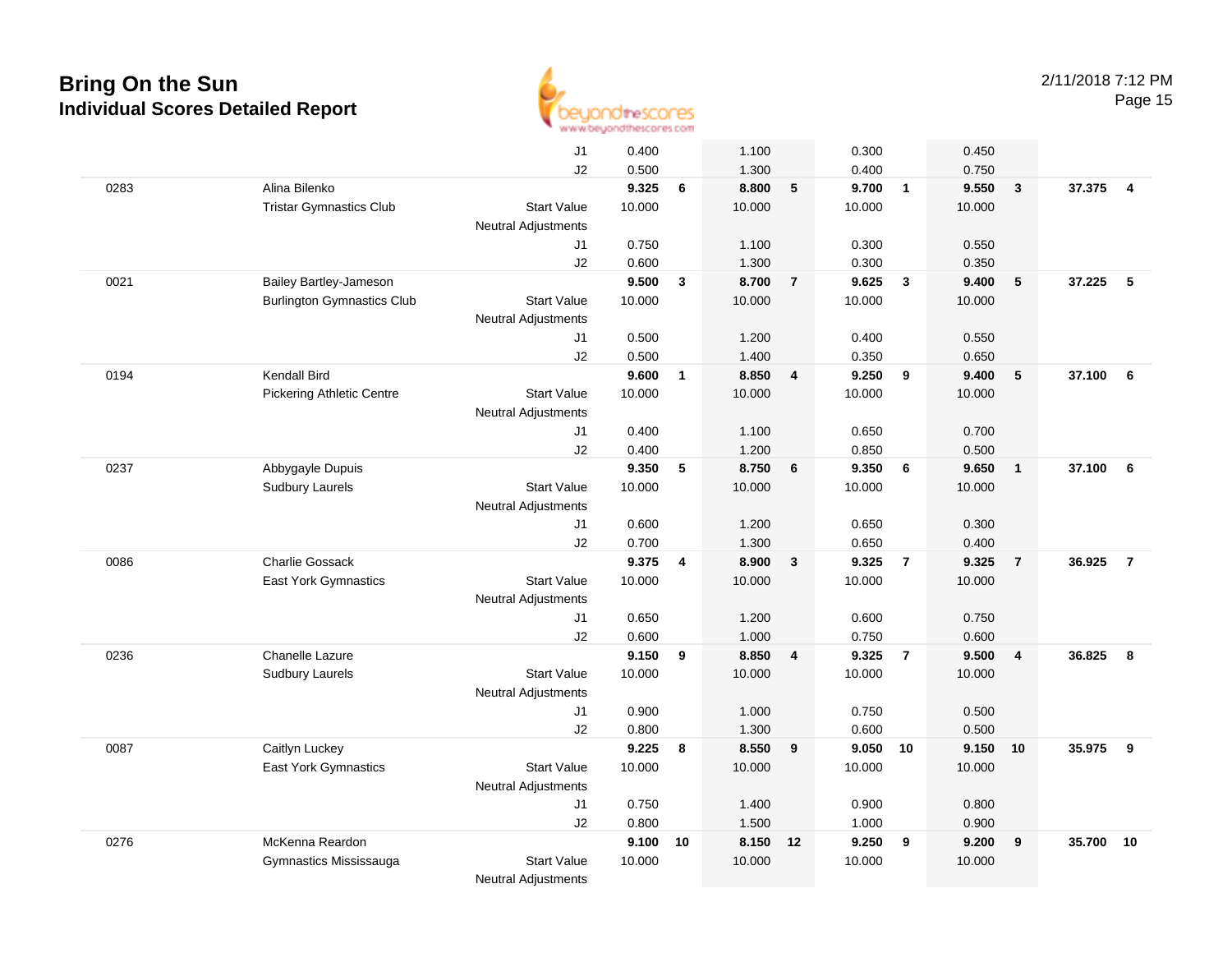

|      |                                  | J1                         | 0.900  |                | 1.800    | 0.700  |     | 0.750    |     |           |      |
|------|----------------------------------|----------------------------|--------|----------------|----------|--------|-----|----------|-----|-----------|------|
|      |                                  | J2                         | 0.900  |                | 1.900    | 0.800  |     | 0.850    |     |           |      |
| 0107 | Aleyah Seale                     |                            | 9.250  | $\overline{7}$ | 8.250 11 | 8.800  | 11  | 9.275    | - 8 | 35.575    | - 11 |
|      | Greater Napanee GC               | <b>Start Value</b>         | 10.000 |                | 10.000   | 10.000 |     | 10.000   |     |           |      |
|      |                                  | <b>Neutral Adjustments</b> |        |                |          |        |     |          |     |           |      |
|      |                                  | J1                         | 0.700  |                | 1.700    | 1.150  |     | 0.800    |     |           |      |
|      |                                  | J2                         | 0.800  |                | 1.800    | 1.250  |     | 0.650    |     |           |      |
| 0195 | Mya Murphy                       |                            | 8.900  | 11             | 8.600 8  | 9.350  | - 6 | 8.650 12 |     | 35.500    | 12   |
|      | <b>Pickering Athletic Centre</b> | <b>Start Value</b>         | 10.000 |                | 10.000   | 10.000 |     | 10.000   |     |           |      |
|      |                                  | <b>Neutral Adjustments</b> |        |                |          |        |     |          |     |           |      |
|      |                                  | J1                         | 1.200  |                | 1.300    | 0.700  |     | 1.350    |     |           |      |
|      |                                  | J2                         | 1.000  |                | 1.500    | 0.600  |     | 1.350    |     |           |      |
| 0218 | Taiya Freeman                    |                            | 8.675  | 12             | 8.500 10 | 9.275  | - 8 | 8.950 11 |     | 35.400 13 |      |
|      | St. Thomas Elgin                 | <b>Start Value</b>         | 10.000 |                | 10.000   | 10.000 |     | 10.000   |     |           |      |
|      |                                  | <b>Neutral Adjustments</b> |        |                |          |        |     |          |     |           |      |
|      |                                  | J <sub>1</sub>             | 1.400  |                | 1.400    | 0.700  |     | 1.100    |     |           |      |
|      |                                  | J2                         | 1.250  |                | 1.600    | 0.750  |     | 1.000    |     |           |      |

#### **Gymnastics Ontario Level 6**

**ID League ID Name VT # UB # BB # FX # AA #** 0299 Viktoria Brkic **9.550 <sup>2</sup> 9.150 <sup>3</sup> 9.675 <sup>2</sup> 9.300 <sup>9</sup> 37.675 <sup>1</sup>** Tristar Gymnastics Clubb 3tart Value 10.000 10.000 10.000 10.000 10.000 Neutral Adjustments J1 0.500 0.900 0.300 0.700 J2 0.400 0.800 0.350 0.700 0176 Emma Nielsen **9.375 <sup>4</sup> 9.450 <sup>1</sup> 9.300 <sup>7</sup> 9.500 <sup>4</sup> 37.625 <sup>2</sup>** Futures Gymnastics Start Valuee 10.000 10.000 10.000 10.000 Neutral Adjustments 10.0000.650 J1 0.650 0.500 0.750 0.550 J2 0.600 0.600 0.650 0.450 0219 Elise Eitel **9.375 <sup>4</sup> 9.300 <sup>2</sup> 9.700 <sup>1</sup> 9.225 <sup>10</sup> 37.600 <sup>3</sup>** St. Thomas Elgin Start Value 10.000 10.000 10.000 10.000 Neutral Adjustments J1 0.700 0.800 0.300 0.850 J2 0.550 0.600 0.300 0.700 0229 Charlotte Eberlein **9.400 <sup>3</sup> 9.000 <sup>4</sup> 9.450 <sup>5</sup> 9.550 <sup>3</sup> 37.400 <sup>4</sup>** Sudbury Laurels Start Valuee 10.000 10.000 10.000 10.000 Neutral Adjustments

**Level 6 Age 14 B**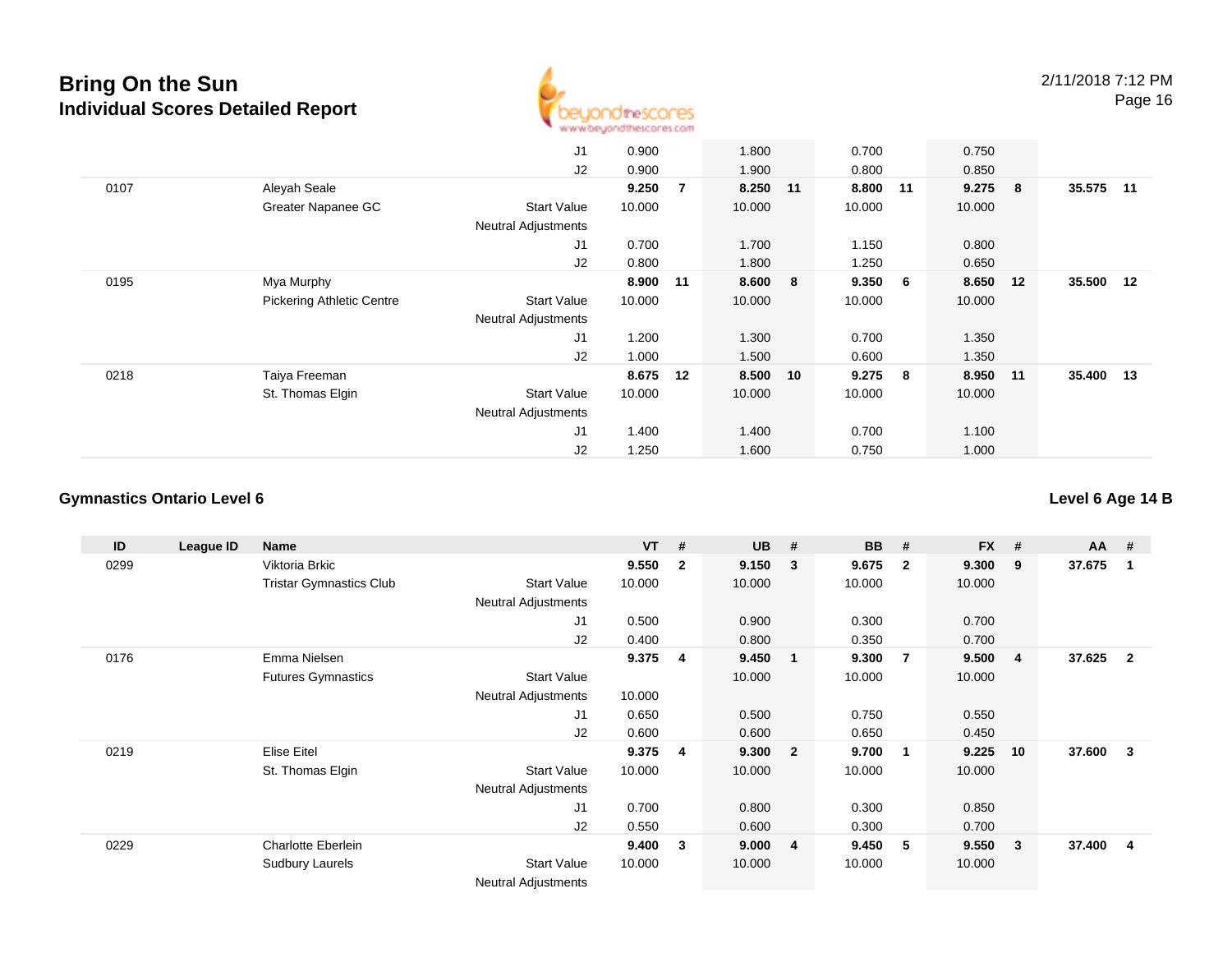

|      |                                                   | J1                                               | 0.550  |              | 1.000  |                | 0.550  |                         | 0.550  |                |        |                |
|------|---------------------------------------------------|--------------------------------------------------|--------|--------------|--------|----------------|--------|-------------------------|--------|----------------|--------|----------------|
|      |                                                   | J2                                               | 0.650  |              | 1.000  |                | 0.550  |                         | 0.350  |                |        |                |
| 0205 | Jaden Gomes                                       |                                                  | 9.350  | 5            | 8.900  | 5              | 9.600  | $\overline{\mathbf{3}}$ | 9.425  | 6              | 37.275 | 5              |
|      | <b>Revolution Gymnastics And Sports</b><br>Centre | <b>Start Value</b>                               | 10.000 |              | 10.000 |                | 10.000 |                         | 10.000 |                |        |                |
|      |                                                   | <b>Neutral Adjustments</b>                       |        |              |        |                |        |                         |        |                |        |                |
|      |                                                   | J1                                               | 0.700  |              | 1.100  |                | 0.400  |                         | 0.550  |                |        |                |
|      |                                                   | J2                                               | 0.600  |              | 1.100  |                | 0.400  |                         | 0.600  |                |        |                |
| 0215 | Quinn Wheldon                                     |                                                  | 9.325  | 6            | 8.700  | 9              | 9.675  | $\overline{2}$          | 9.450  | 5              | 37.150 | 6              |
|      | <b>Simcoe Gliders Gymnastics</b>                  | <b>Start Value</b><br><b>Neutral Adjustments</b> | 10.000 |              | 10.000 |                | 10.000 |                         | 10.000 |                |        |                |
|      |                                                   | J1                                               | 0.650  |              | 1.400  |                | 0.350  |                         | 0.600  |                |        |                |
|      |                                                   | J2                                               | 0.700  |              | 1.200  |                | 0.300  |                         | 0.500  |                |        |                |
| 0192 | Jade Symes                                        |                                                  | 9.650  | $\mathbf{1}$ | 8.800  | $\overline{7}$ | 8.925  | 11                      | 9.700  | $\mathbf{1}$   | 37.075 | $\overline{7}$ |
|      | <b>Pickering Athletic Centre</b>                  | <b>Start Value</b><br><b>Neutral Adjustments</b> | 10.000 |              | 10.000 |                | 10.000 |                         | 10.000 |                |        |                |
|      |                                                   | J1                                               | 0.300  |              | 1.100  |                | 1.150  |                         | 0.300  |                |        |                |
|      |                                                   | J2                                               | 0.400  |              | 1.300  |                | 1.000  |                         | 0.300  |                |        |                |
| 0297 | Chloe Pitura                                      |                                                  | 9.150  | 9            | 8.750  | 8              | 9.350  | 6                       | 9.650  | $\overline{2}$ | 36.900 | 8              |
|      | <b>Sudbury Laurels</b>                            | <b>Start Value</b>                               | 10.000 |              | 9.900  |                | 10.000 |                         | 10.000 |                |        |                |
|      |                                                   | <b>Neutral Adjustments</b>                       |        |              |        |                |        |                         |        |                |        |                |
|      |                                                   | J1                                               | 0.800  |              | 1.100  |                | 0.600  |                         | 0.400  |                |        |                |
|      |                                                   | J2                                               | 0.900  |              | 1.200  |                | 0.700  |                         | 0.300  |                |        |                |
| 0031 | Grace Vanderzouwe                                 |                                                  | 9.100  | 10           | 8.900  | 5              | 9.125  | 9                       | 9.375  | $\overline{7}$ | 36.500 | 9              |
|      | <b>Burlington Gymnastics Club</b>                 | <b>Start Value</b><br><b>Neutral Adjustments</b> | 10.000 |              | 10.000 |                | 10.000 |                         | 10.000 |                |        |                |
|      |                                                   | J1                                               | 0.900  |              | 1.000  |                | 0.850  |                         | 0.700  |                |        |                |
|      |                                                   | J2                                               | 0.900  |              | 1.200  |                | 0.900  |                         | 0.550  |                |        |                |
| 0119 | Savanah Isaacs                                    |                                                  | 8.800  | 11           | 9.000  | $\overline{4}$ | 9.200  | 8                       | 9.375  | $\overline{7}$ | 36.375 | 10             |
|      | <b>Gymnastic Giants</b>                           | <b>Start Value</b><br><b>Neutral Adjustments</b> | 10.000 |              | 10.000 |                | 10.000 |                         | 10.000 |                |        |                |
|      |                                                   | J1                                               | 1.300  |              | 1.000  |                | 0.850  |                         | 0.600  |                |        |                |
|      |                                                   | J2                                               | 1.100  |              | 1.000  |                | 0.750  |                         | 0.650  |                |        |                |
| 0301 | Marley Wheeler                                    |                                                  | 9.200  | 8            | 8.600  | 10             | 9.025  | 10                      | 9.500  | $\overline{4}$ | 36.325 | 11             |
|      | <b>Tristar Gymnastics Club</b>                    | <b>Start Value</b><br>Neutral Adjustments        | 10.000 |              | 10.000 |                | 10.000 |                         | 10.000 |                |        |                |
|      |                                                   | J1                                               | 0.750  |              | 1.300  |                | 0.900  |                         | 0.550  |                |        |                |
|      |                                                   | J2                                               | 0.850  |              | 1.500  |                | 1.050  |                         | 0.450  |                |        |                |
| 0017 | Sadie Bennett-Chamberlain                         |                                                  | 8.650  | 12           | 8.400  | 11             | 9.525  | $\overline{4}$          | 9.325  | 8              | 35.900 | 12             |
|      | <b>Aspire Gymnastics</b>                          | <b>Start Value</b>                               | 10.000 |              | 10.000 |                | 10.000 |                         | 10.000 |                |        |                |
|      |                                                   |                                                  |        |              |        |                |        |                         |        |                |        |                |